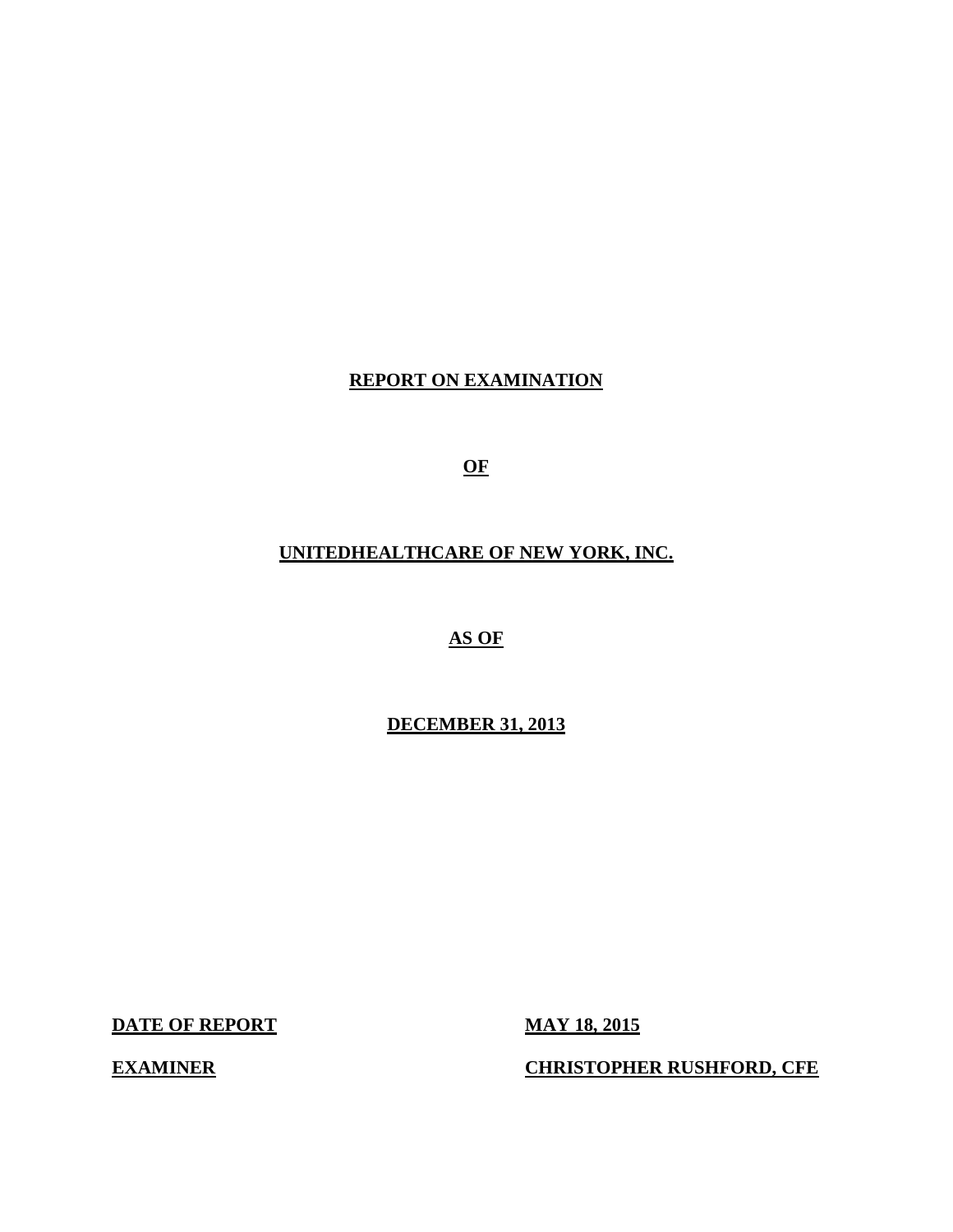# **TABLE OF CONTENTS**

# **ITEM NO.**

# **PAGE NO.**

| 1.               | Scope of the examination                                                                                                                                                                                                                                                                                              | 3                                                |
|------------------|-----------------------------------------------------------------------------------------------------------------------------------------------------------------------------------------------------------------------------------------------------------------------------------------------------------------------|--------------------------------------------------|
| 2.               | Description of the Plan                                                                                                                                                                                                                                                                                               | 5                                                |
|                  | Management and controls<br>A.<br><b>B</b> .<br>Corporate governance<br>C. Territory and plan of operation<br>Growth of the plan<br>D.<br>Holding company system<br>Е.<br>Intercompany transactions and agreements<br>F.<br>G. Accounts and records<br>Internal controls<br>H.<br>Statutory and special deposits<br>Ι. | 7<br>9<br>12<br>15<br>15<br>16<br>21<br>27<br>27 |
|                  | Fidelity bond and other insurance<br>J.                                                                                                                                                                                                                                                                               | 27                                               |
|                  | Pensions, stock ownership and insurance plans<br>K.                                                                                                                                                                                                                                                                   | 28                                               |
| 3.               | <b>Financial statements</b>                                                                                                                                                                                                                                                                                           | 28                                               |
|                  | <b>Balance</b> sheet<br>$A_{-}$                                                                                                                                                                                                                                                                                       | 29                                               |
|                  | <b>B.</b><br>Statement of revenue and expenses and capital<br>and surplus                                                                                                                                                                                                                                             | 31                                               |
| $\overline{4}$ . | Aggregate reserves and claims unpaid                                                                                                                                                                                                                                                                                  | 33                                               |
| 5.               | Subsequent events                                                                                                                                                                                                                                                                                                     | 33                                               |
| 6.               | Compliance with prior report on examination                                                                                                                                                                                                                                                                           | 35                                               |
| 7.               | Summary of comments and recommendations                                                                                                                                                                                                                                                                               | 38                                               |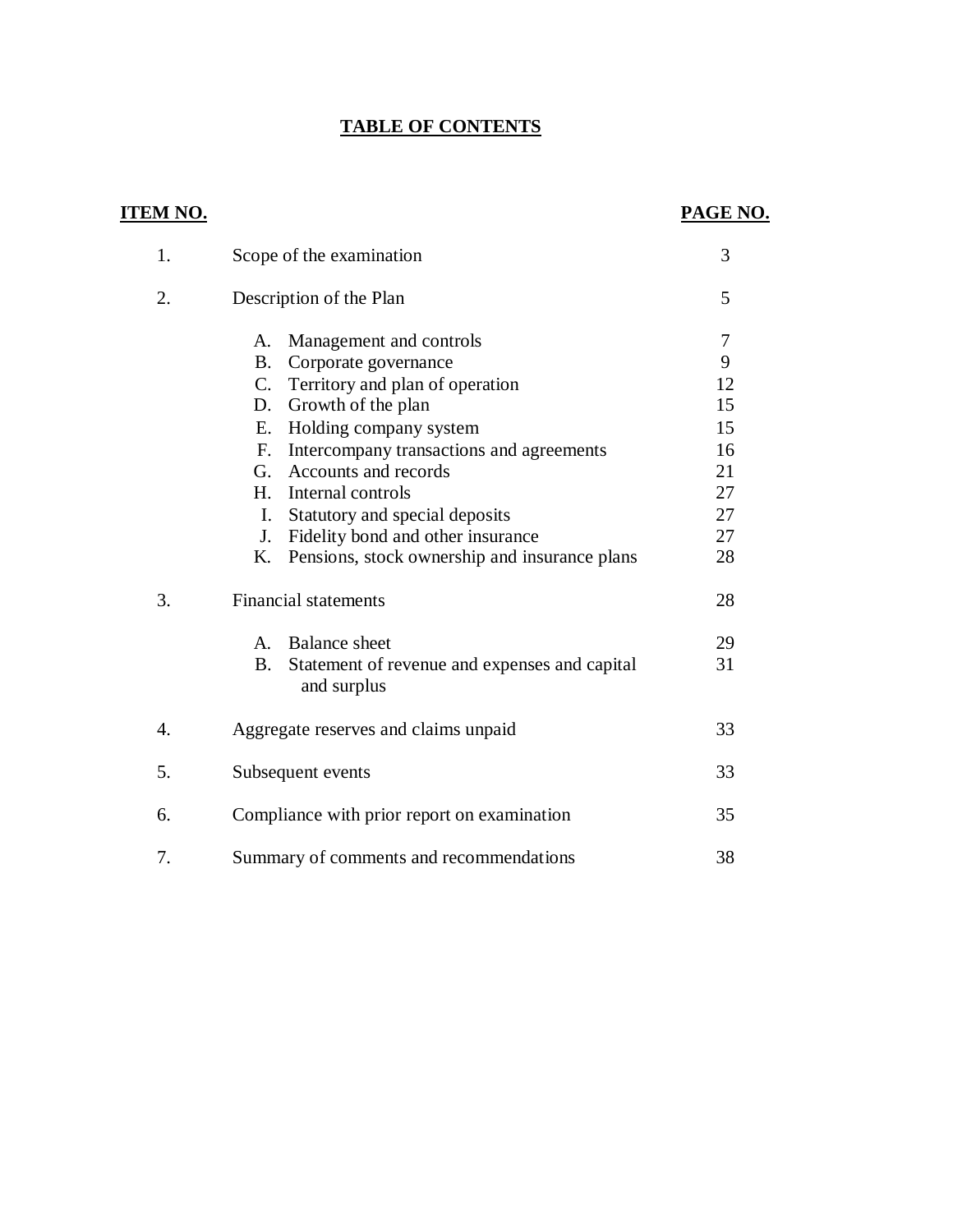

# NEW YORK STATE DEPARTMENT<sub>of</sub> FINANCIAL SERVICES

Andrew M. Cuomo Governor

Benjamin M. Lawsky Superintendent

May 18, 2015

 Honorable Benjamin M. Lawsky Superintendent of Financial Services Albany, New York 12257

Sir:

 Pursuant to the requirements of the New York Insurance Law and acting in accordance with the instructions contained in Appointment Number 31119, dated March 21, 2014, attached hereto, I have made an examination into the condition and affairs of UnitedHealthcare of New York, Inc., a for-profit health maintenance organization ("HMO") licensed pursuant to the provisions of Article 44 of the New York Public Health Law, as of December 31, 2013. The following report is respectfully submitted thereon.

 The examination was conducted at the home office of UnitedHealthcare of New York, Inc., located at 185 Asylum St. Hartford, CT. The Company's administrative office is located at 77 Water Street, New York, NY.

 Wherever the designations "UHC NY" or the "Plan" appear herein, without qualification, they should be understood to indicate UnitedHealthcare of New York, Inc.

 Wherever the designation "UHIC NY" appears herein, without qualification, it should be understood to indicate UnitedHealthcare Insurance Company of New York, a for-profit stock company licensed pursuant to Article 42 of the New York Insurance Law. A concurrent examination was made of UHIC NY, and a separate report thereon has been submitted.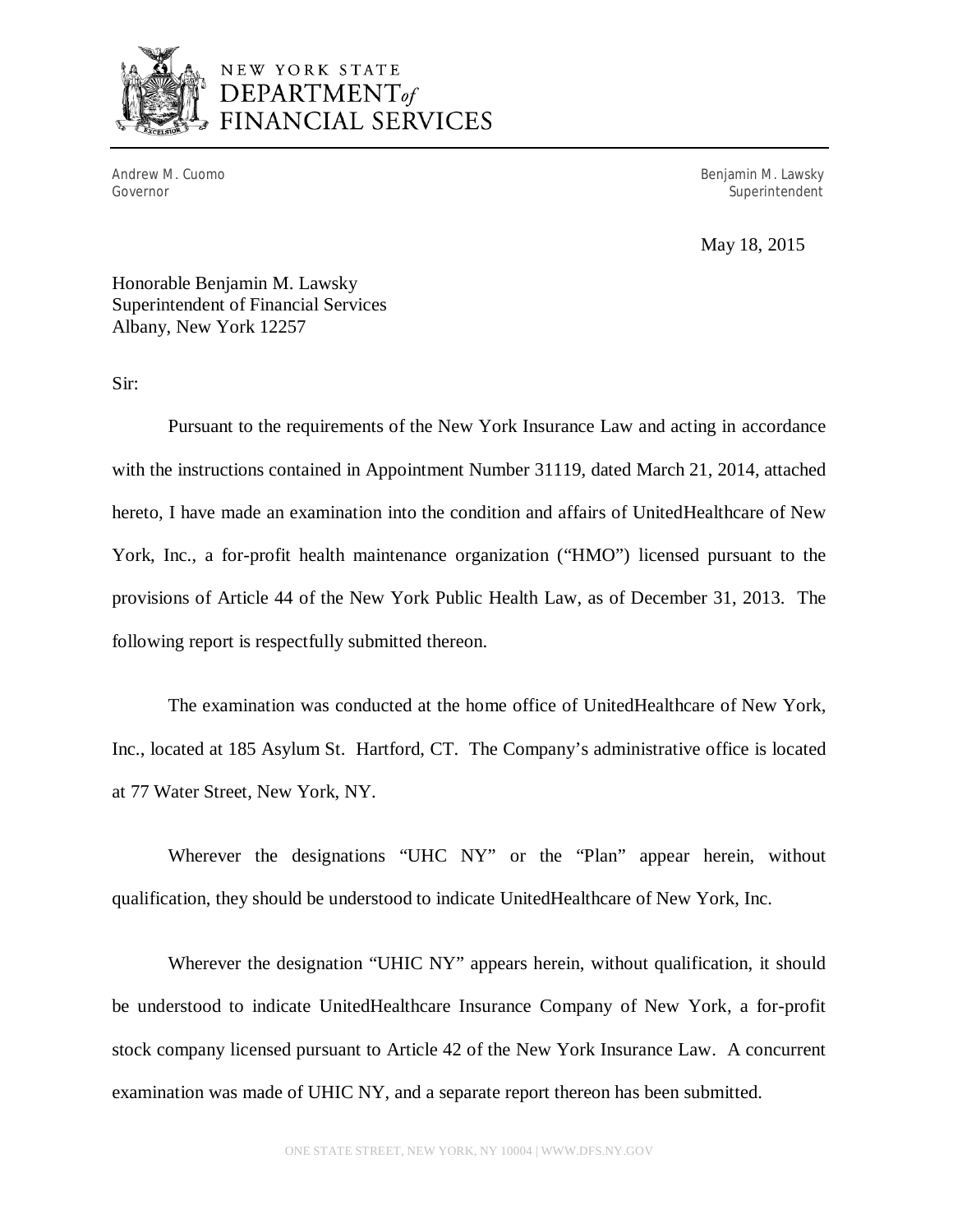Wherever the designation "AmeriChoice" appears herein, without qualification, it should be understood to indicate the AmeriChoice Corporation, the direct parent of UHC NY.

 Wherever the designation "UHG" appears herein, without qualification, it should be understood to indicate UnitedHealth Group Incorporated, a for-profit holding company and the Plan's ultimate parent.

 Wherever the designation the "Department" appears herein, without qualification, it should be understood to indicate the New York State Department of Financial Services.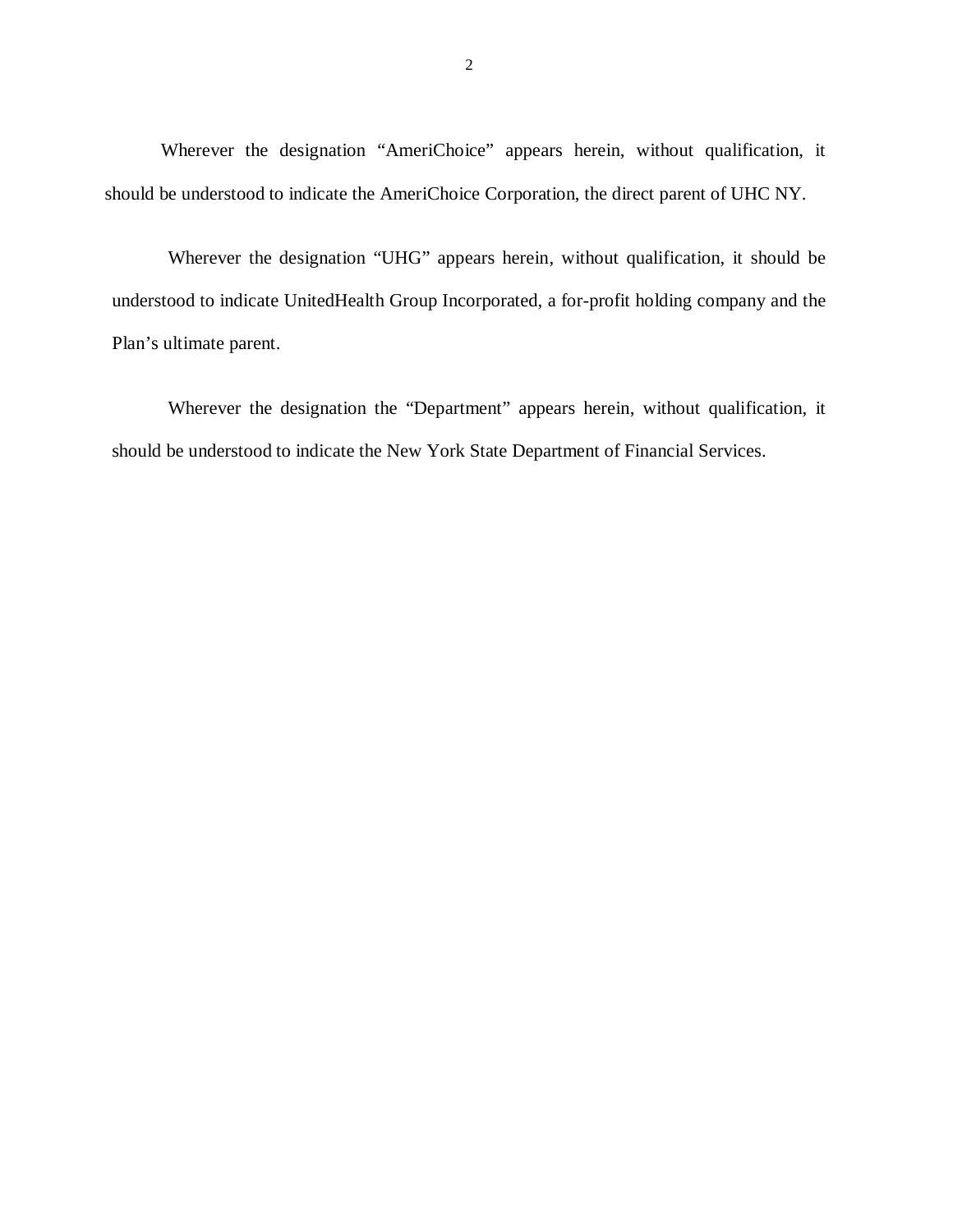# **1. SCOPE OF THE EXAMINATION**

 the Plan was a financial examination, as defined in the National Association of Insurance Commissioners ("NAIC") *Financial Condition Examiners Handbook*, *2014 Edition* (the "Handbook") and covered the five-year period from January 1, 2009 through December 31, 2013. The examination was conducted observing the guidelines and procedures in the Handbook. Where deemed appropriate by the examiner, transactions occurring subsequent to December 31, 2013 were also reviewed. The prior examination was conducted as of December 31, 2008. This examination of

 provisions of the Handbook, which provides guidance for the establishment of an examination plan based on the examiner's assessment of risk in the Plan's operations and utilizes that evaluation in formulating the nature and extent of the examination. The examiner planned and performed the examination to evaluate the Plan's current financial condition, as well as to identify prospective risks that may threaten the future solvency of UHC NY. The examination was conducted on a risk-focused basis in accordance with the

 assessed the internal control systems and procedures used to mitigate those risks. The examination also included an assessment of the principles used and significant estimates made by management, an evaluation of the overall financial statement presentation, and determined management's compliance with the Department's statutes and guidelines, Statutory Accounting Principles, as adopted by the Department, and NAIC Annual Statement The examiner identified key processes, assessed the risks within those processes and Instructions.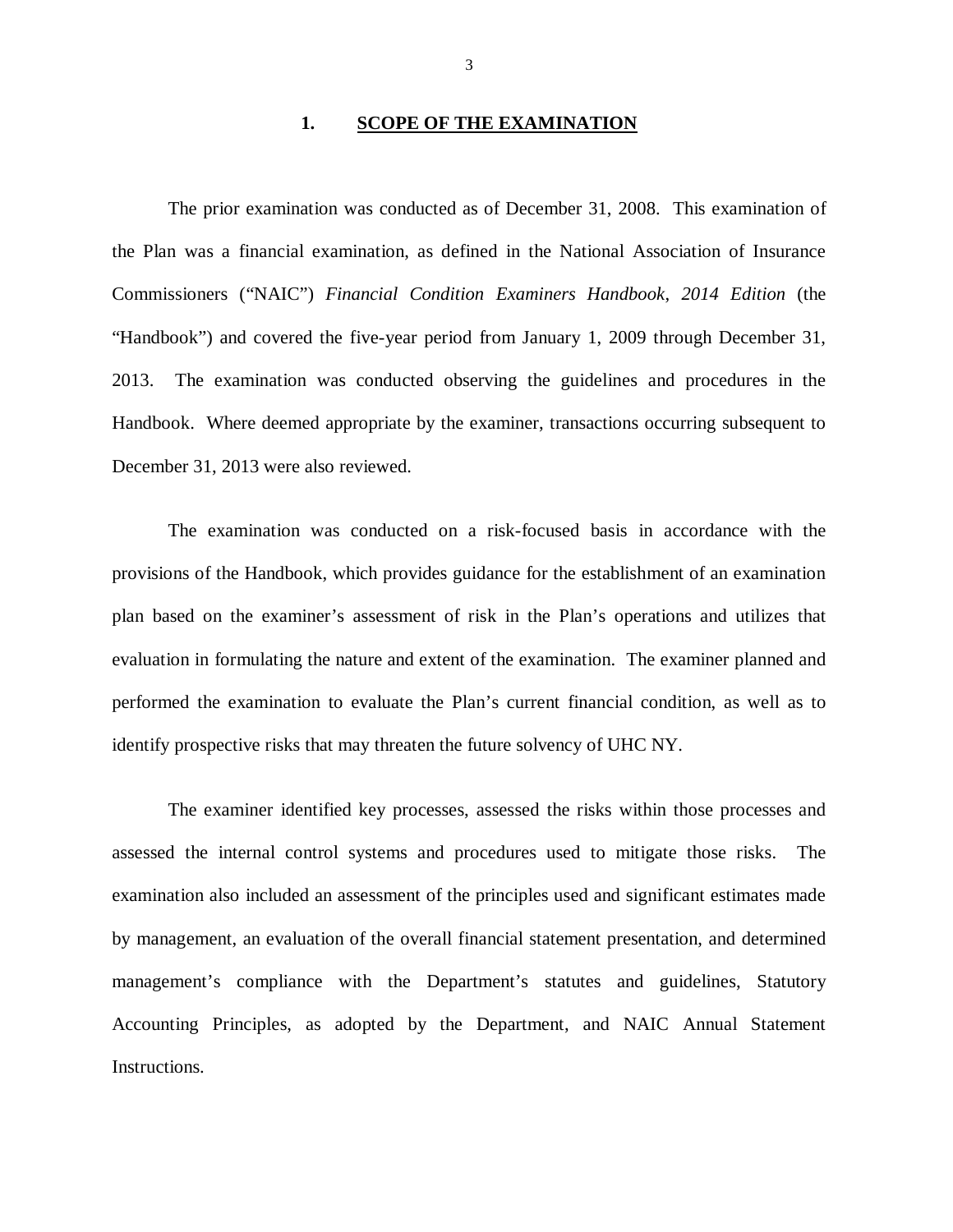Information concerning the Plan's organizational structure, business approach, and control environment was utilized to develop the examination approach. The examination evaluated the Plan's risks and management activities in accordance with the NAIC's nine branded risk categories. These categories are as follows:

- Pricing/Underwriting
- Reserving
- **Operational**
- Strategic
- **•** Credit
- Market
- Liquidity
- Legal
- Reputational

 The Plan was audited annually for the years 2009 through 2013 by the accounting firm of Deloitte & Touche, LLP ("D&T"). The Plan received an unmodified opinion in each of those years. Certain audit work papers of D&T were reviewed and relied upon in conjunction with this examination. A review was also made of UHG's Internal Audit function and Enterprise Risk Management program, as they relate to the Plan.

 Regulation No. 118 (11 NYCRR 89), "Audited Financial Statements", which is based on the Model Audit Rule ("MAR"), as established by the NAIC. Furthermore, a review was made of compliance with Regulation 203 (11 NYCRR 82), "Enterprise Risk Management and Own Risk Solvency Assessment," which establishes the requirement that the ultimate controlling parent of an insurance company develop an Enterprise Risk function to define and mitigate risks within the organization. Regulation 203 does not directly apply to the ultimate controlling parent of an HMO; however, the regulation applies to UHG by virtue of UHG's A review was made of the Plan's compliance with the provisions of Insurance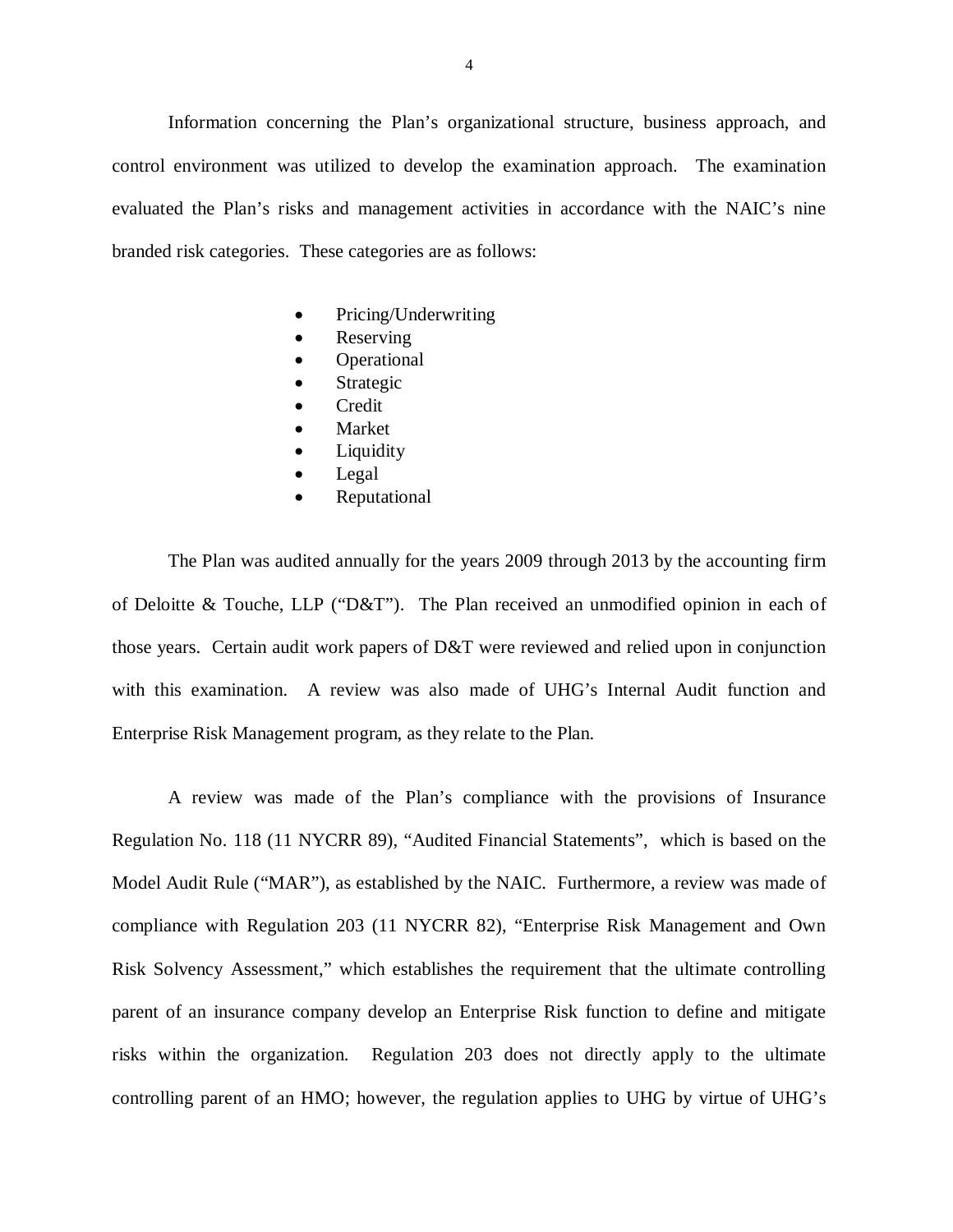capacity as ultimate controlling parent of UHC NY. The examiner also reviewed the corrective actions taken by the Plan with respect to the financial comments and recommendations contained in the prior report on examination. The results of the examiner's review are contained in Item Six of this report.

 matters which involve departures from laws, regulations or rules, or which require explanation or description. This report on examination is confined to financial statements and comments on those

# **2. DESCRIPTION OF THE PLAN**

 UHC NY is a for-profit HMO licensed pursuant to Article 44 of the New York Public Health Law. UHC NY was originally incorporated on July 10, 1986, as MetLife HealthCare Network of New York, Inc., a HMO licensed in the State of New York. The Plan was an indirect wholly-owned subsidiary of Metropolitan Life Insurance Company and commenced business on January 1, 1987. The Plan was granted a certificate of authority under the provisions of Article 44 of the New York Public Health Law, effective July 31, 1987, to operate as a for-profit independent practice association ("IPA") model HMO. On January 2, 1997, the Plan changed its name to UnitedHealthcare of New York, Inc.

 UHC NY and UnitedHealthcare of Upstate New York, Inc. (formerly known as Travelers Health Network, Inc.) merged, effective December 31, 2002. The merged company retained the name UnitedHealthcare of New York, Inc. and was authorized to write commercial business in nineteen counties of New York State and Medicaid in eleven counties of New York State.

5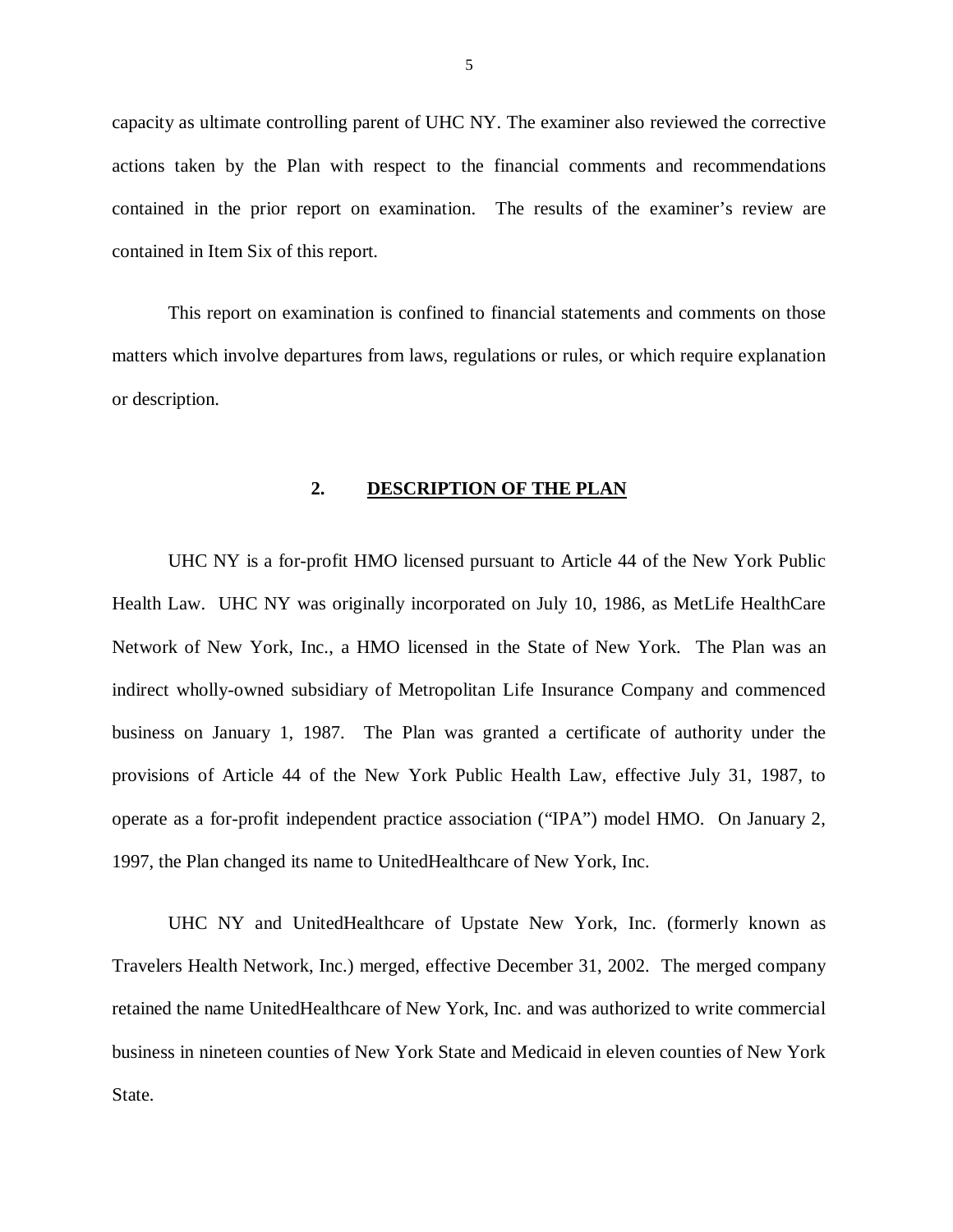In October 2005, UHC NY began a market withdrawal of its commercial business. This market withdrawal was completed on October 1, 2006, with the Plan removing this business from its certificate of authority.

 Further, effective December 31, 2007, the Department approved the merger of AmeriChoice of New York, Inc. ("AC-NY") into UHC NY. The merger was accounted for as a statutory merger in accordance with Statement of Statutory Accounting Principles ("SSAP")  No. 68 *– Business Combinations and Goodwill*. As a result of the merger, the separate corporate existence of AC-NY ceased, and UHC NY continued as the surviving corporation. Effective December 31, 2007, AmeriChoice became the sole shareholder of UHC NY.

 Under the provisions of Part 98-1.11(f) of the Administrative Rules and Regulations of the New York State Department of Health ("Department of Health"), each HMO initiating operations under the authority of Article 44 of the Public Health Law shall establish a deposit in the form of an escrow account for the protection of enrollees in an amount equal to the greater of (i) five percent of the estimated expenditures for health care services (with certain adjustments to pharmacy expenses, as of December 31, 2013), or (ii) \$100,000. As of December 31, 2013, the Plan had estimated expenditures for health care services in the amount of \$1,771,419,319 and an escrow deposit requirement of \$68,919,411. Pursuant to Part 98- 1.11(f) of the Administrative Rules and Regulations of the Department of Health, the Plan had established an escrow account with a bank that is qualified pursuant to Part 98-1.11(f), in the amount of \$70,748,142 (fair value) as of December 31, 2013.

6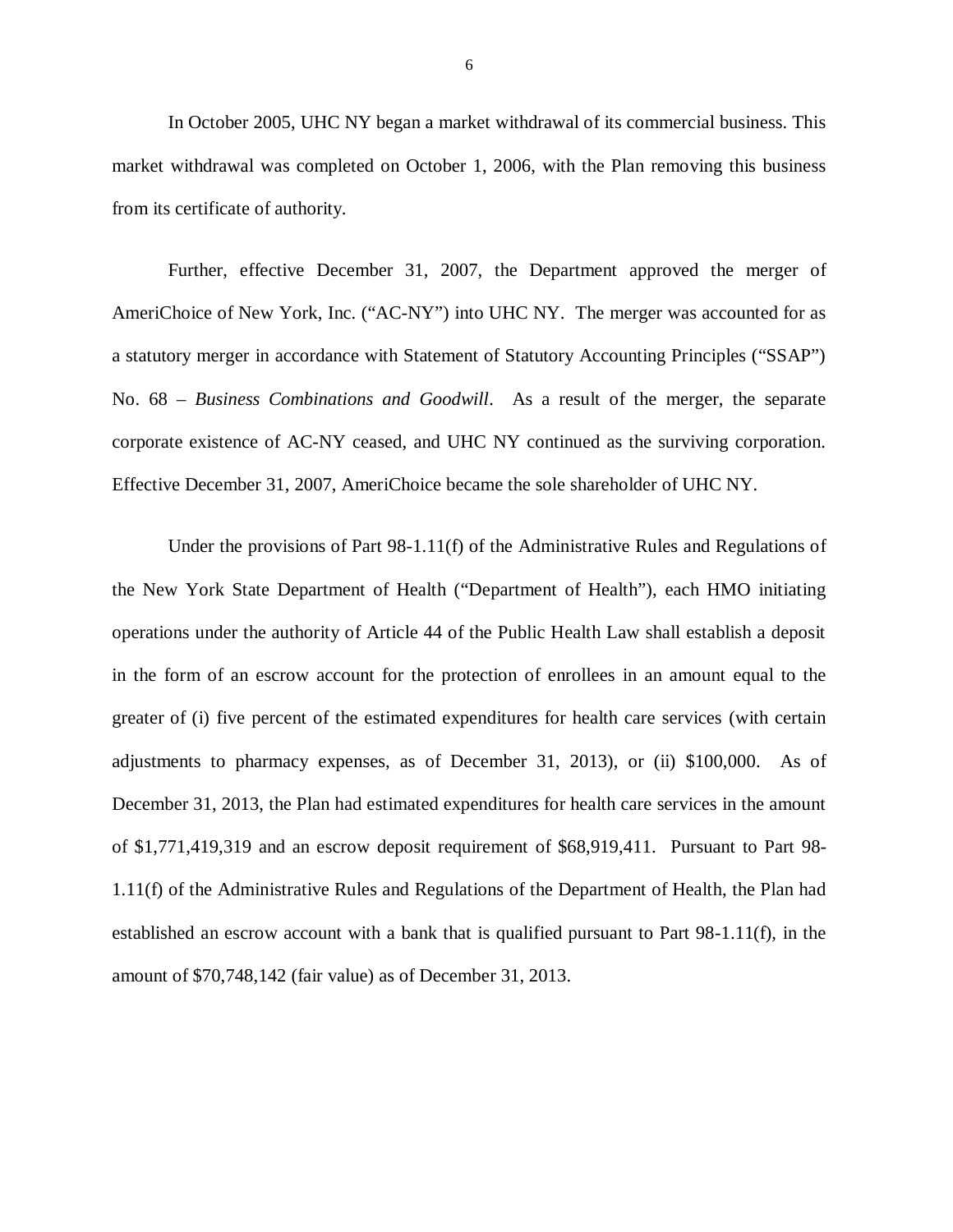The Plan's authorized control level Risk-Based Capital ("RBC") was \$56,435,672 as of

<span id="page-8-0"></span>December 31, 2013. Its total adjusted capital was \$345,190,224 yielding an RBC ratio of

611.7% for 2013.

#### $A_{\cdot}$ **Management and Controls**

Pursuant to the Plan's charter and by-laws, management of the Plan is to be vested in a

Board of Directors (the "Board"), subject to the following:

- the number of directors shall be fixed by action of a majority of the shareholders;
- no decrease in the authorized number of directors shall have the effect of shortening the term of any incumbent director;
- $\bullet$  at all times, no less than one-third (1/3) of the directors shall be residents of the State of New York; and
- as required by Part  $98-1.11(g)(1)$  of the Administrative Rules and Regulations of the Health Department (10 NYCRR 98-1.11), within one year of the corporation receiving its certificate of authority to transact business as a HMO in the State of New York, no less than 20 percent (20%) of the directors of the corporation shall be enrollees of the corporation.

As of December 31, 2013, the members of the Board and their principal business

affiliations were as follows:

| Name and Residence    | <b>Principal Business Affiliation</b>                |
|-----------------------|------------------------------------------------------|
| Pasquale H. Celli     | President, New York Health Plan,                     |
| East Meadow, NY       | United Healthcare Services, Inc.                     |
| Arlee Griffin, Jr.*   | Resident Director and Pastor,                        |
| Brooklyn, NY          | Berean Baptist Church                                |
| Rita F. Johnson-Mills | Senior Vice President, Community & State Operations, |
| Brentwood, TN         | United Healthcare Services, Inc.                     |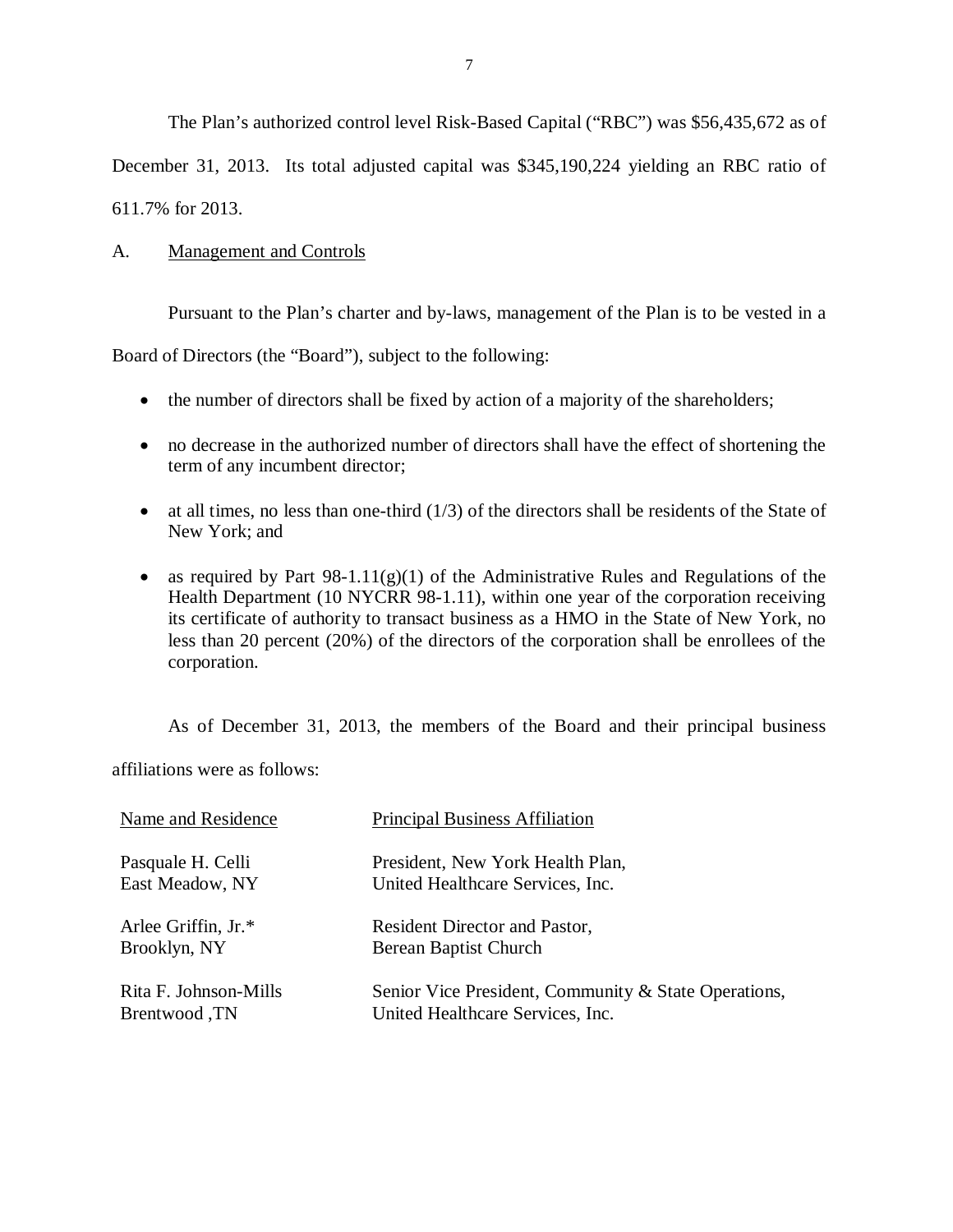| Name and Residence      | <b>Principal Business Affiliation</b>                  |
|-------------------------|--------------------------------------------------------|
| Thomas D. Morales, Sr.* | Resident Director and President,                       |
| New Paltz, NY           | College of Staten Island                               |
| Dennis P. O' Brien      | Regional Vice President, Northeast Network Management, |
| Cos Cob, CT             | United Healthcare Services, Inc.                       |

 \*Enrollee representative – Part 98-1.11(g) of the Administrative Rules and Regulations of the Health Department (10 NYCRR 98-1.11(g)), requires that a minimum of twenty percent (20%) of the Board of a HMO be comprised of enrollee representatives. The Plan was in compliance with said Regulation, as of 12/31/13.

Section 1.1 of UHC-NY's by-laws state the following, in part:

 *There shall be an annual meeting of the stockholders at such date and time as shall be designated from time to time by the Board of Directors and stated in the notice of the meeting, for the election of directors and for the transaction of such other business as may come before the meeting."* 

A review of the board minutes revealed that the Plan did not have the required annual

meeting of shareholders in 2009.

 It is recommended that the Plan comply with its by-laws and have the required annual shareholders meeting.

A review of the minutes of the attendance records at the Plan's Board meetings held

during the period under examination demonstrates the meetings were generally well attended.

The principal officers of UHC NY as of December 31, 2013 were as follows:

Name Title

Pasquale H. Celli President Rita F. Johnson-Mills Chair Robert W. Oberrender Treasurer Phillip R. Franz Christina R. Palme-Krizak Secretary

**Chief Financial Officer**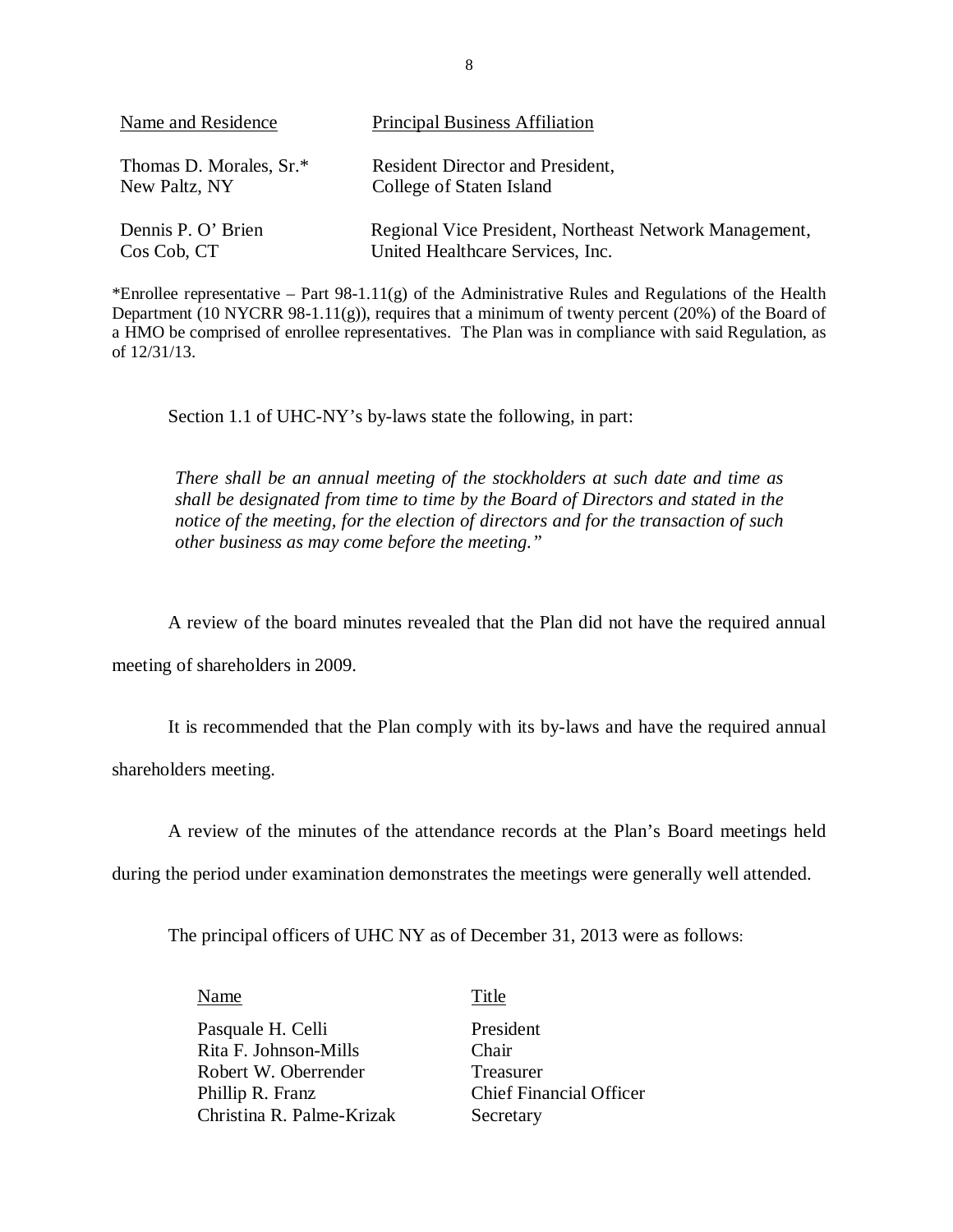| Name                |  |
|---------------------|--|
| Michelle M. Huntley |  |
| Inanita B Luis      |  |

Title **Assistant Secretary Assistant Secretary** 

 Plan are also members of the Board and senior management of other affiliated companies. It should be noted that certain members of the Board and senior management of the

# B Corporate Governance

 UHG is a publicly traded, diversified health company subject to the Sarbanes-Oxley Act of 2002 ("SOX"). Enterprise Risk Management ("ERM") and Internal Audit are enterprise-wide functions; thus, unless otherwise noted, references to UHG are applicable to the Plan.

 UHG has adopted an ERM framework for addressing and mitigating risks, including prospective business risks. Exhibit M of the Handbook (*Understanding the Corporate Governance Structure*) was utilized by the examiner as guidance for assessing corporate governance. Overall, it was determined that the Plan's corporate governance structure is adequate, sets an appropriate "tone at the top", supports a proactive approach to operational risk management, and contributes to an effective system of internal controls. It was found that the Plan's Board and key executives encourage integrity and ethical behavior throughout the Plan, and that senior management promotes a corporate culture that acknowledges, understands and maintains an effective control environment.

 The Plan's management has an adequate approach to identifying and mitigating risks across the organization, including prospective business risks. The Plan deals proactively with its areas of risk, and its management is knowledgeable about mitigation strategies. Through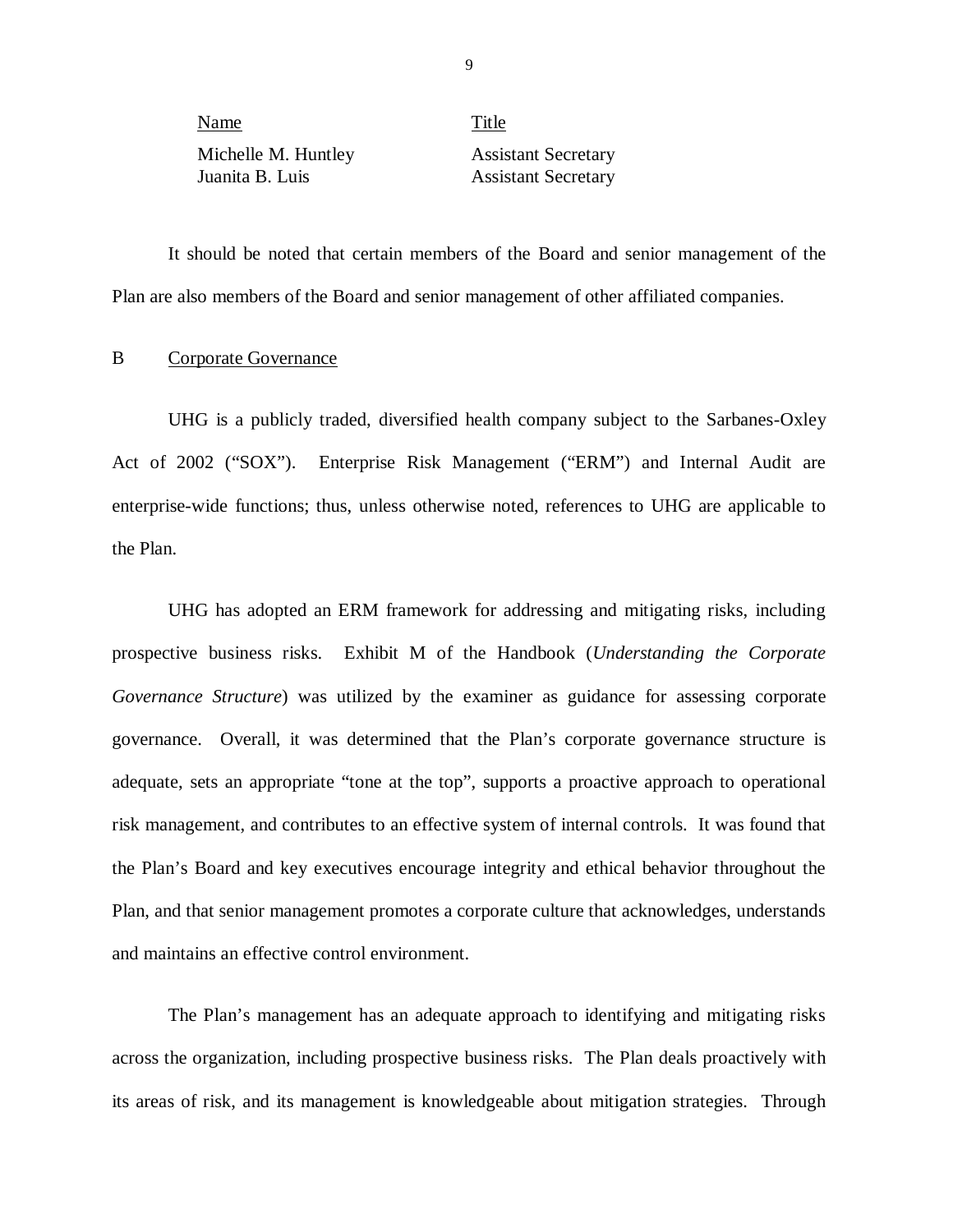risk discussions and other measures, the Plan's management discusses significant issues and reacts to changes in the environment with a clear commitment to address risk factors and manages the business accordingly. The Plan's overall risk management process takes a proactive approach to identifying, tracking, and dealing with significant current and emerging risk factors.

 risk factors. UHG has an established Internal Audit Department ("IAD"), which is independent of management, to serve the UHG Audit Committee ("UHG AC"). The UHG AC is comprised entirely of external directors.

 During the examination period, a significant amount of UHG's Internal Audit work was outsourced to, and therefore executed by, Ernst & Young ("E&Y"), an independent accounting firm. E&Y possesses experience consistent with industry norms, and all E&Y manager-level and above resources maintain applicable industry certifications. The IAD directs and supervises all Internal Audit work performed by E&Y. The IAD, with the outsourced assistance from E&Y, reviews and tests financial and operational controls and processes established by management to ensure compliance with laws, regulations and UHG policies. The scope of the IAD's program is coordinated with UHG's independent certified public accountants to ensure adequate coverage and maximum efficiency.

 During the course of this examination, consideration was given to the significance and potential impact of certain IAD findings. To the extent possible, the examiner relied upon the work performed by the IAD, as required by the Handbook.

 The examiner noted a reportable item related to the review of the Corporate Governance, as follows: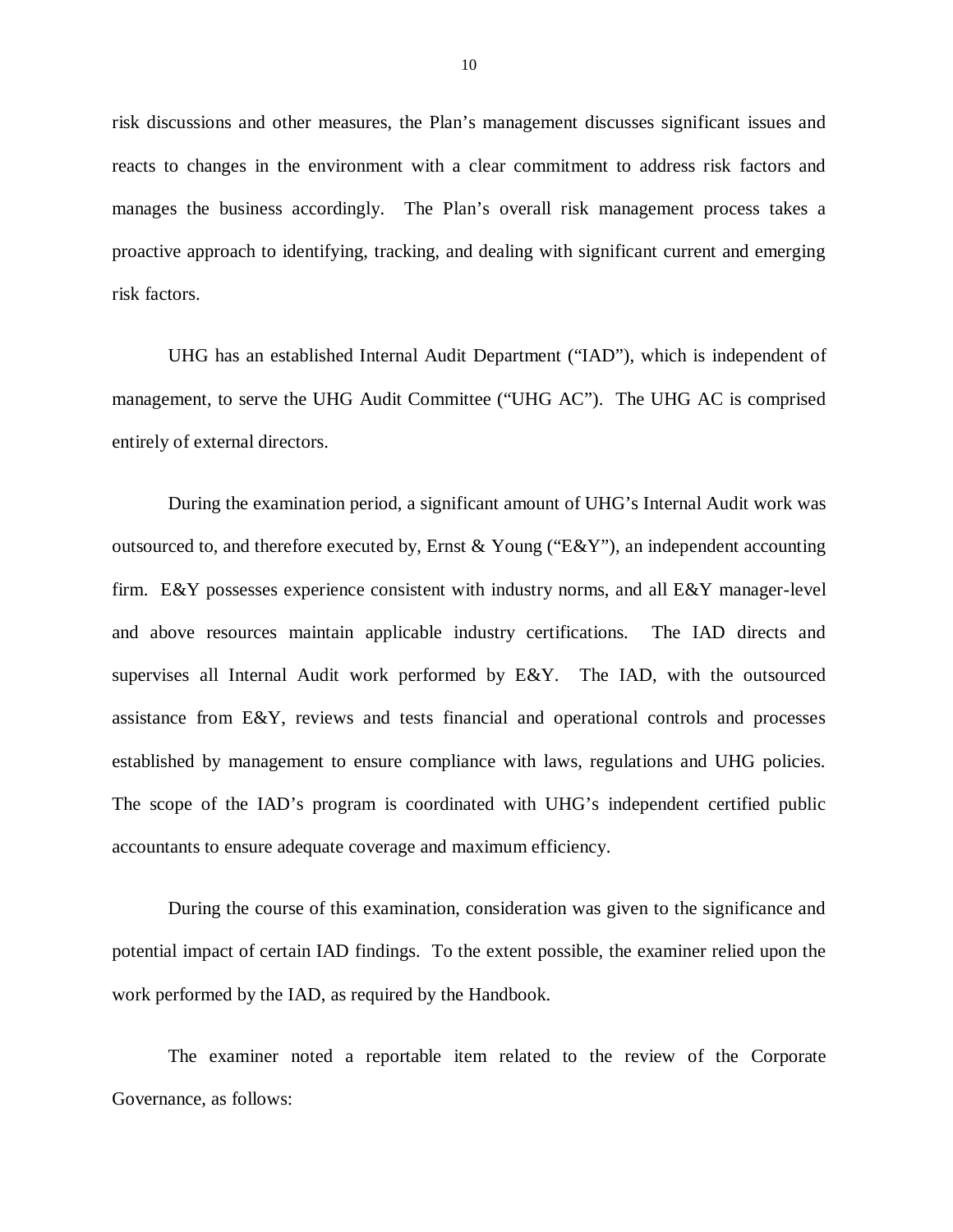# UHC NY Audit Committee Independence

Part 89.12 of Insurance Regulation No. 118 (11 NYCRR 89.12) states in part:

 "…In order to be considered independent for purposes of this section, a member of the audit committee may not… be an affiliated person of the company or any subsidiary thereof…"

 An Audit Committee for UHC NY was established at the corporate level. Under Part 89.1 of Insurance Regulation No. 118 (11 NYCRR 89.1), the Audit Committee for a SOX-compliant company must be independent, as defined in the SOX.

 Although Part 89.12 of the aforementioned Regulation permits an exemption from the independence requirement if the "SOX Compliant Company" is an authorized insurer as defined in New York Insurance Law Section 107, the Plan's ultimate parent, UHG, is not an insurance entity, and thus, the circumstances do not fit the exemption. As a result, the AmeriChoice Audit Committee is deemed not to be independent and is in violation of the cited Regulation.

 a clause permitting insurers to request a hardship waiver to the requirement that the Audit Committee be independent, as defined in that regulation. The Plan submitted such a request for waiver on March 4, 2013. It is noted that Part 89.12 of Insurance Regulation No. 118 (11 NYCRR 89.12) includes

#### $C_{\cdot}$ Territory and Plan of Operation

 Health Law on July 10, 1986 and began operations in January 1, 1987. The Plan offers its UHC NY was licensed as a for-profit HMO under Article 44 of the New York Public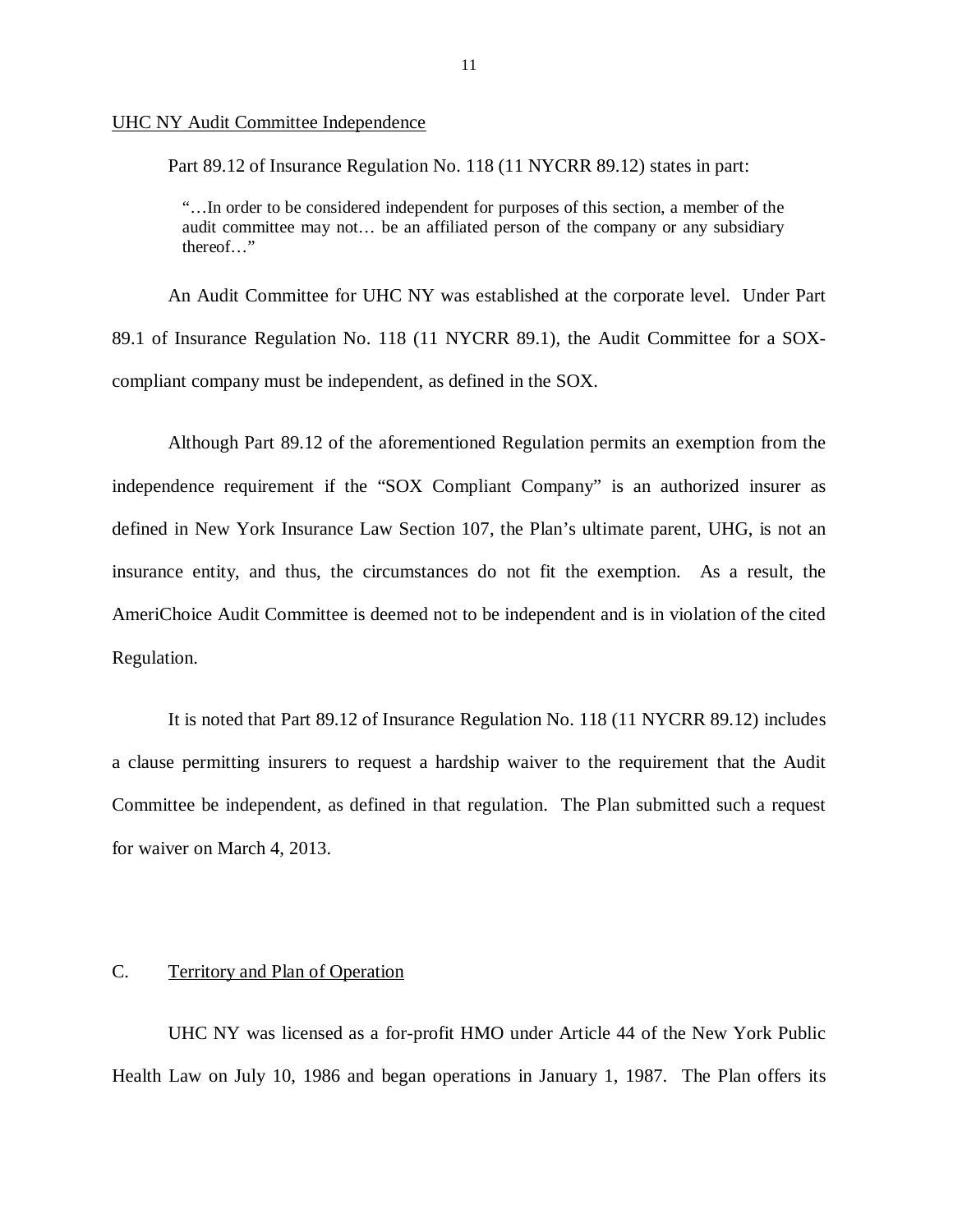enrollees a variety of managed care programs and products through contractual arrangements with physicians, hospitals, and other health care providers, in which such providers deliver medical care to its enrollees primarily on a capitated or modified fee-for-service basis for Medicaid and Medicare recipients.

 At December 31, 2013, UHC NY was authorized to transact business in the following counties in the State of New York:

Chenango Herkimer Onondaga Saratoga Clinton Jefferson Orange Schenectady Columbia Kings Orleans St. Lawrence

Saratoga Schenectady St. Lawrence Albany Cortland Madison Oswego Suffolk Bronx Dutchess Monroe Putnam Tioga Broome Erie Nassau Queens Ulster Cayuga Essex New York Rensselaer Warren Chautauqua Fulton Niagara Richmond Westchester Chemung Genesse Oneida Rockland Wyoming

 The Plan serves as a plan sponsor, offering Medicare Advantage and Medicare Part D prescription drug insurance coverage under a contract with the Centers for Medicare and Medicaid Services ("CMS"). Under the Medicare Part D program, there are seven separate elements of payment received by the Plan during the plan year; these payment elements are CMS premium, member premium, CMS low-income premium subsidy, CMS catastrophic reinsurance subsidy, CMS low-income member cost-sharing subsidy, CMS risk share and CMS coverage gap discount program.

 The Medicare Advantage product offered by the Plan in the State of New York includes complete individualized care planning and care benefits for aging, disabled, and chronically ill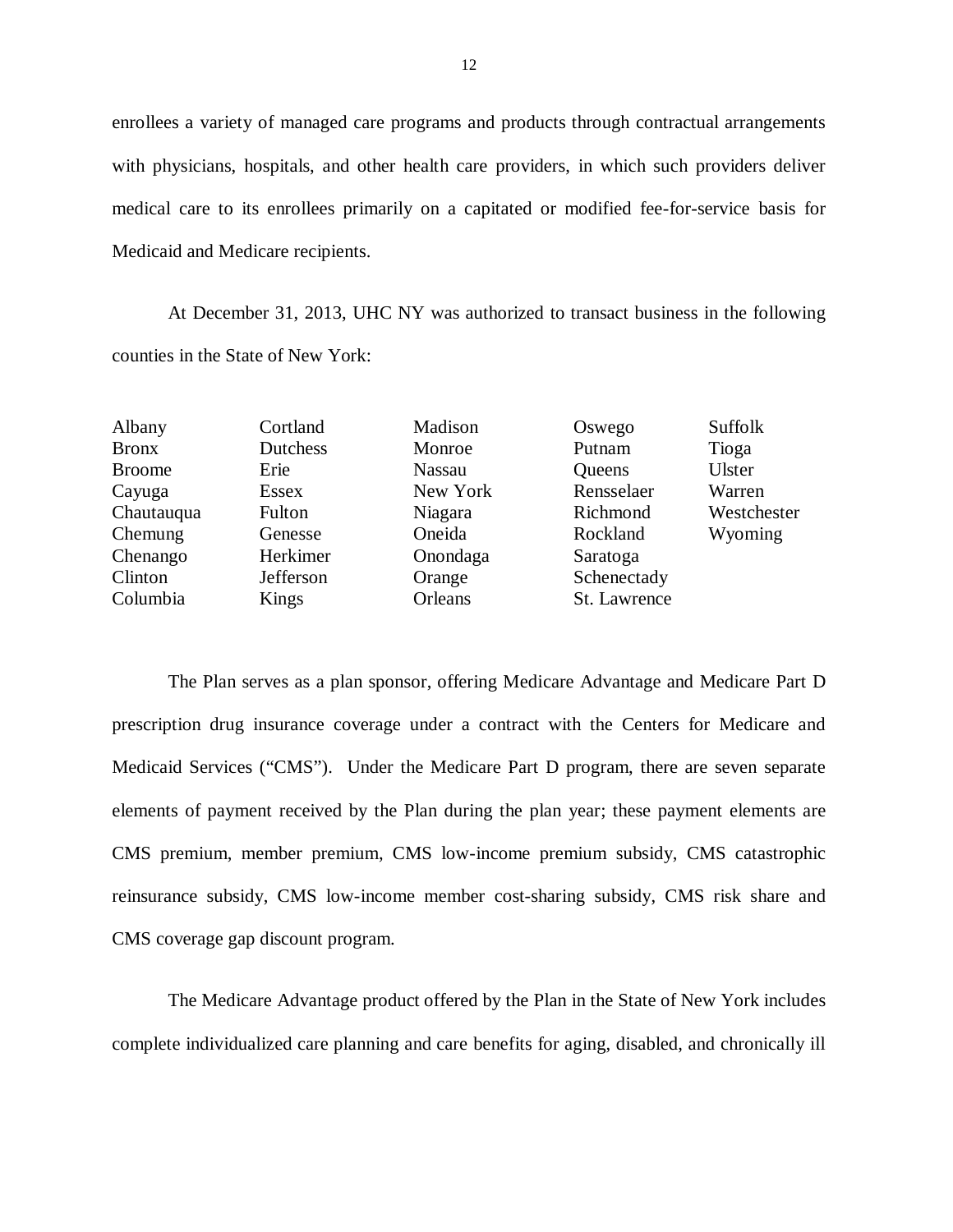individuals. Medicare Advantage offers these long-term care services in nursing homes, community-based settings, and private homes.

 The Plan has a contract with the State of New York Office of Health Insurance Programs (the "State") to provide health care services to Medicaid, Family Health Plus, Child Health Plus, Medicaid Advantage (programs for uninsured children and adults) and UnitedHealthcare Dual Advantage – Medicare & Medicaid (dual eligible Medicare/Medicaid beneficiaries).

beneficiaries).<br>Effective December 2012, the Plan began offering a Managed Long Term Care product for New York non-custodial eligible beneficiaries. Managed Long Term care plans provide long-term care services (like home health and nursing home care) and ancillary and ambulatory services (including dentistry and medical equipment), and receive Medicaid payments. Members receive services from their primary care physicians and inpatient hospital services using their Medicaid and/or Medicare cards.

 The following schedule shows direct premiums earned during the five-year examination period:

| Year | <b>Direct Premiums Earned</b> |
|------|-------------------------------|
| 2013 | \$1,878,998,311               |
| 2012 | \$1,608,461,435               |
| 2011 | \$1,200,309,722               |
| 2010 | \$974,182,139                 |
| 2009 | 824, 312, 415<br>S.           |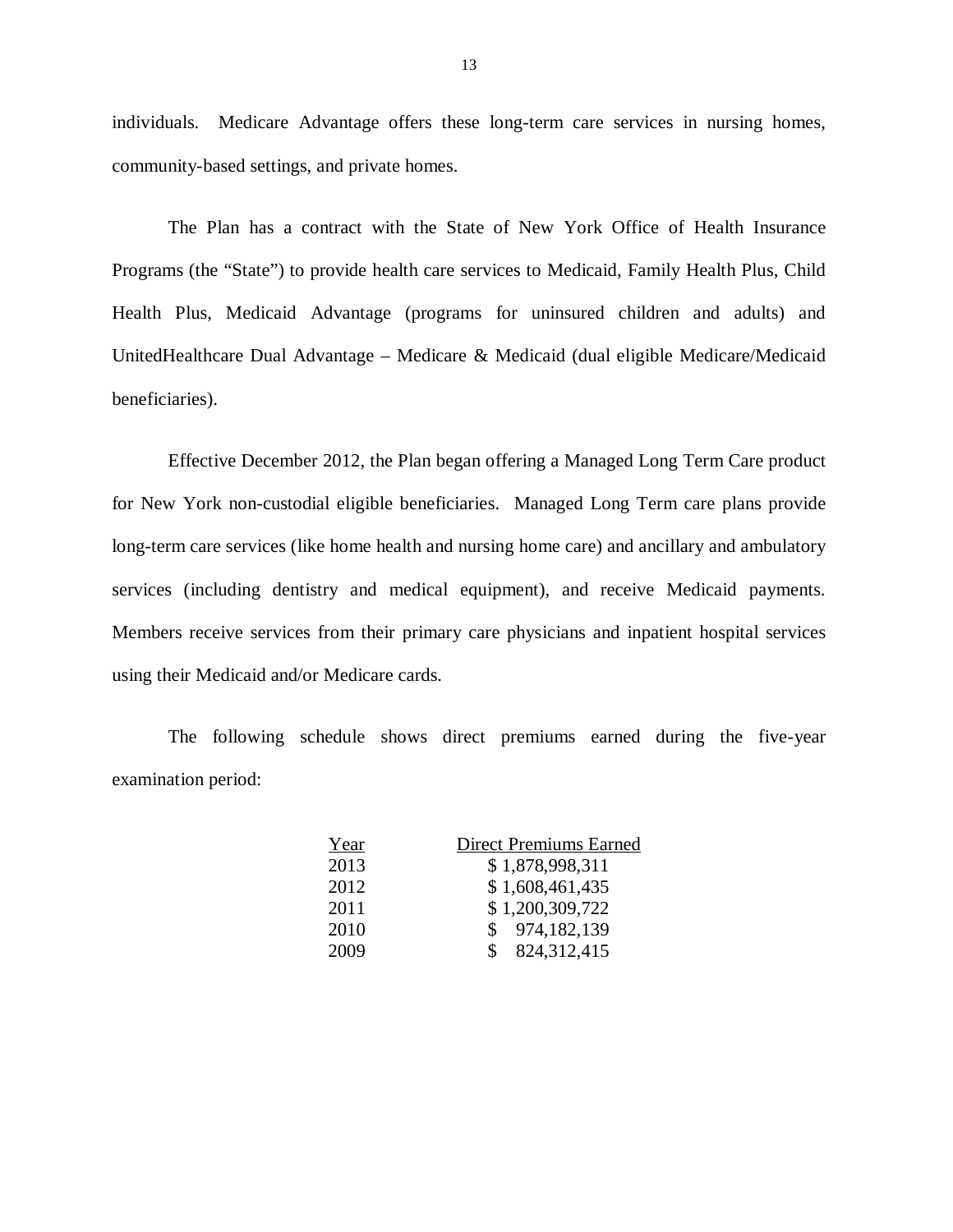|      | Medicare<br>Advantage,<br>Including<br>Part D | Medicaid | Government<br>Medicaid<br>Advantage | Child<br><b>Health Plus</b> | Family<br><b>Health Plus</b> | Other    | Total   |
|------|-----------------------------------------------|----------|-------------------------------------|-----------------------------|------------------------------|----------|---------|
| 2013 | 25,538                                        | 296,793  | 968                                 | 25,806                      | 47,516                       | 542      | 397,163 |
| 2012 | 15,032                                        | 268,091  | 515                                 | 21,871                      | 44,823                       | 2        | 350,334 |
| 2011 | 12,963                                        | 230,139  | 158                                 | 22,430                      | 40,093                       | $\theta$ | 305,783 |
| 2010 | 10,857                                        | 211,162  | $\boldsymbol{0}$                    | 19,128                      | 35,019                       | $\theta$ | 276,166 |
| 2009 | 10,260                                        | 192,292  | $\boldsymbol{0}$                    | 17,187                      | 33,011                       | $\theta$ | 252,750 |

 The following chart shows the Plan's members, by line of business during the examination period:

#### D. Growth of the Plan

 premium income and net income during the period under examination. The following table displays the Plan's net admitted assets, capital and surplus, net

|      | Net Admitted  | Capital and    |                  |              |
|------|---------------|----------------|------------------|--------------|
| Year | Assets        | <b>Surplus</b> | Premiums Written | Net Income   |
| 2013 | \$606,178,048 | \$345,190,224  | \$1,878,998,311  | \$79,925,112 |
| 2012 | 564,522,247   | 323,900,387    | 1,608,461,435    | 111,725,635  |
| 2011 | 416,142,109   | 226,319,829    | 1,200,309,722    | 80,917,276   |
| 2010 | 435,290,691   | 248, 161, 276  | 974, 182, 139    | 69,392,278   |
| 2009 | 306,945,353   | 167, 155, 731  | 824,312,415      | 44,408,101   |

# E. Holding Company System

 UHG, a publicly traded corporation domiciled in the State of Minnesota. UHC NY is a wholly-owned subsidiary of AmeriChoice, and its ultimate parent is

 statements pursuant to the requirements of Part 98-1.16(e) of the Administrative Rules and Regulations of the Health Department (10 NYCRR 98-1.16) and Insurance Regulation No. 52 As a member of a holding company system, UHC NY is required to file registration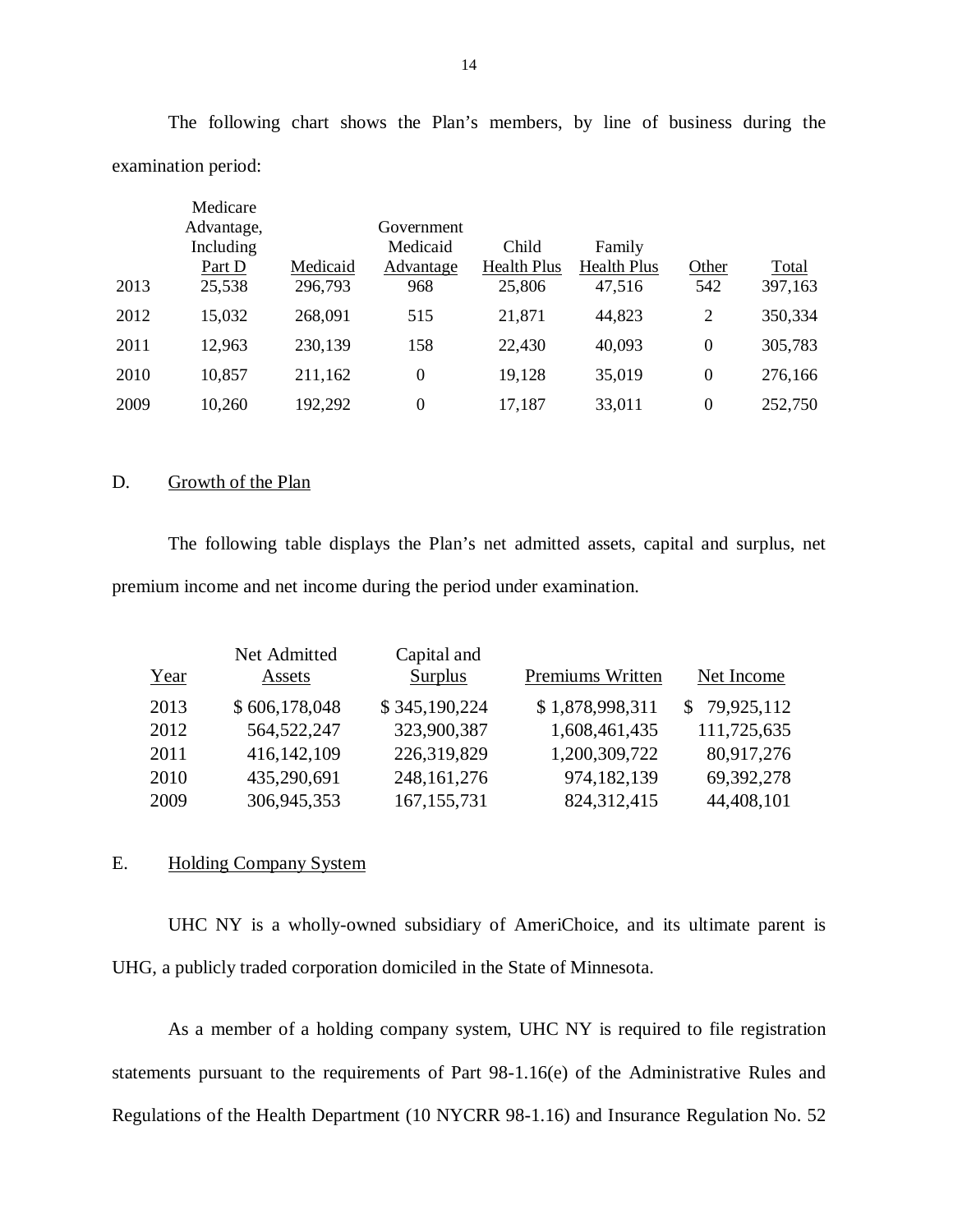<span id="page-16-0"></span> (11 NYCRR 80). All pertinent filings made regarding the aforementioned statutes during the examination period were reviewed, and no exceptions were noted.

 system as of December 31, 2013: The following is an excerpt of the organizational chart of the Plan's holding company



The following is a summary of UHC NY's relationship with several of the affiliates

shown above:

 UnitedHealth Group Incorporated is a Minnesota corporation and the ultimate parent of UHC NY, UHIC NY, United HealthCare Services, Inc. ("UHS"), and over one hundred and fifty (150) other affiliated companies.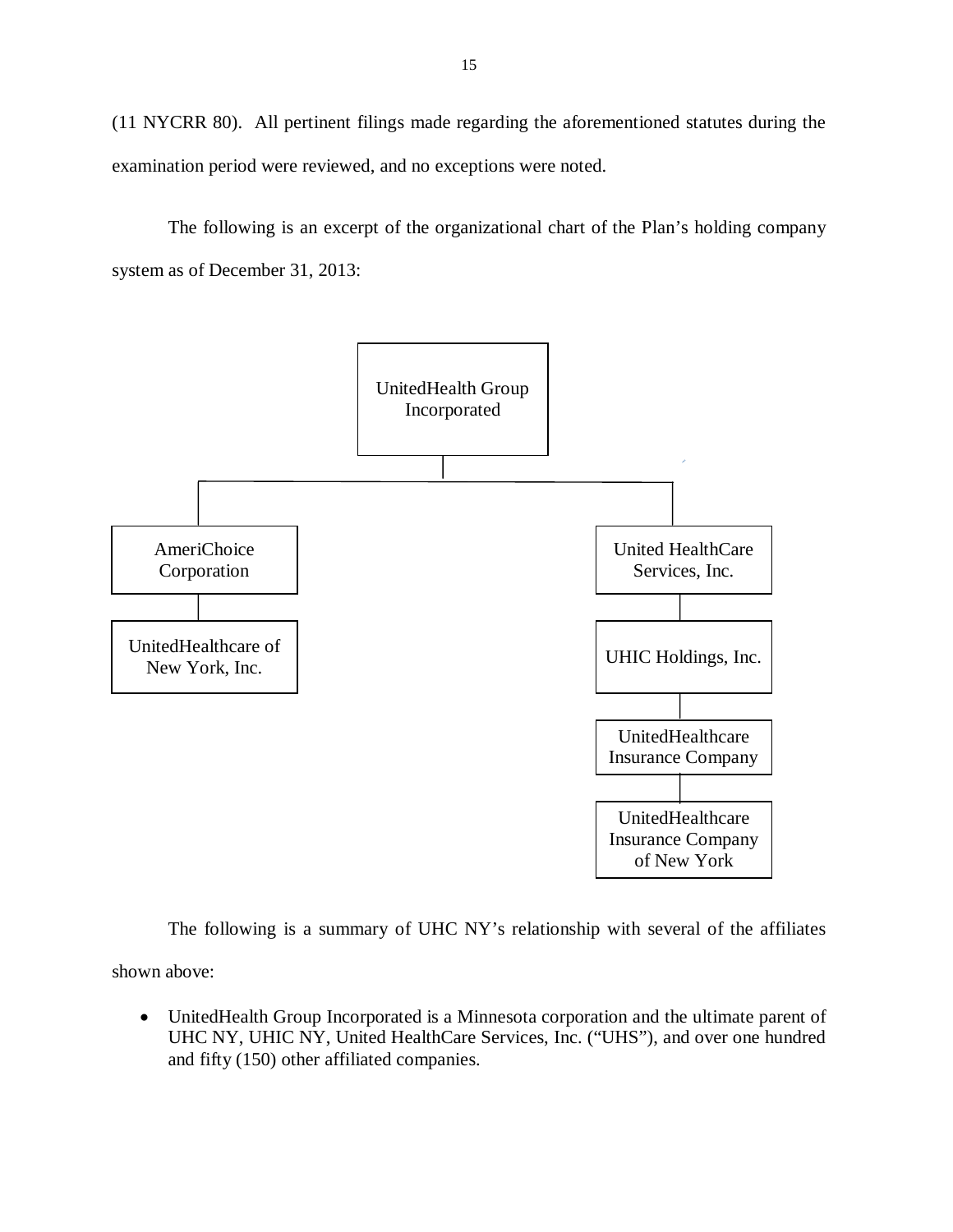<span id="page-17-0"></span> UHS is a management services company within UHG that provides administrative, financial, management, accounting, underwriting, marketing, legal, medical provider, member services, medical management, agency development, employee management and benefit, information systems, and other general and administrative services to affiliated companies within UHG's holding company system. Most of the directors and officers of UHC NY and various UHG companies are considered employees of UHS rather than the individual insurers under UHG's holding company system.

# F. Intercompany Transactions and Agreements

 subject to the Department's review and approval. These agreements involve activities such as administrative services, cash management, investment management, tax allocation, revolving credit and pharmacy benefits management. The Plan is a party to numerous intercompany agreements with its affiliates, which are

 Management believes that its transactions with affiliates are fair and reasonable; however, operations of the Plan may not be indicative of those that would have occurred if it had operated as an independent company.

Below is a brief summary of some of the key agreements.

# **Management and Administrative Services Agreements**

 Pursuant to the terms of a management service agreement ("Management Service Agreement"), UHS will provide management services to the Plan until the agreement is terminated upon the written agreement of both parties, for a fee based on cost reimbursement. Management fees under this arrangement are included in general administrative expenses and claims adjustment expenses in the accompanying statement of revenue and expenses. Direct expenses not included in the management service agreement, such as broker commissions,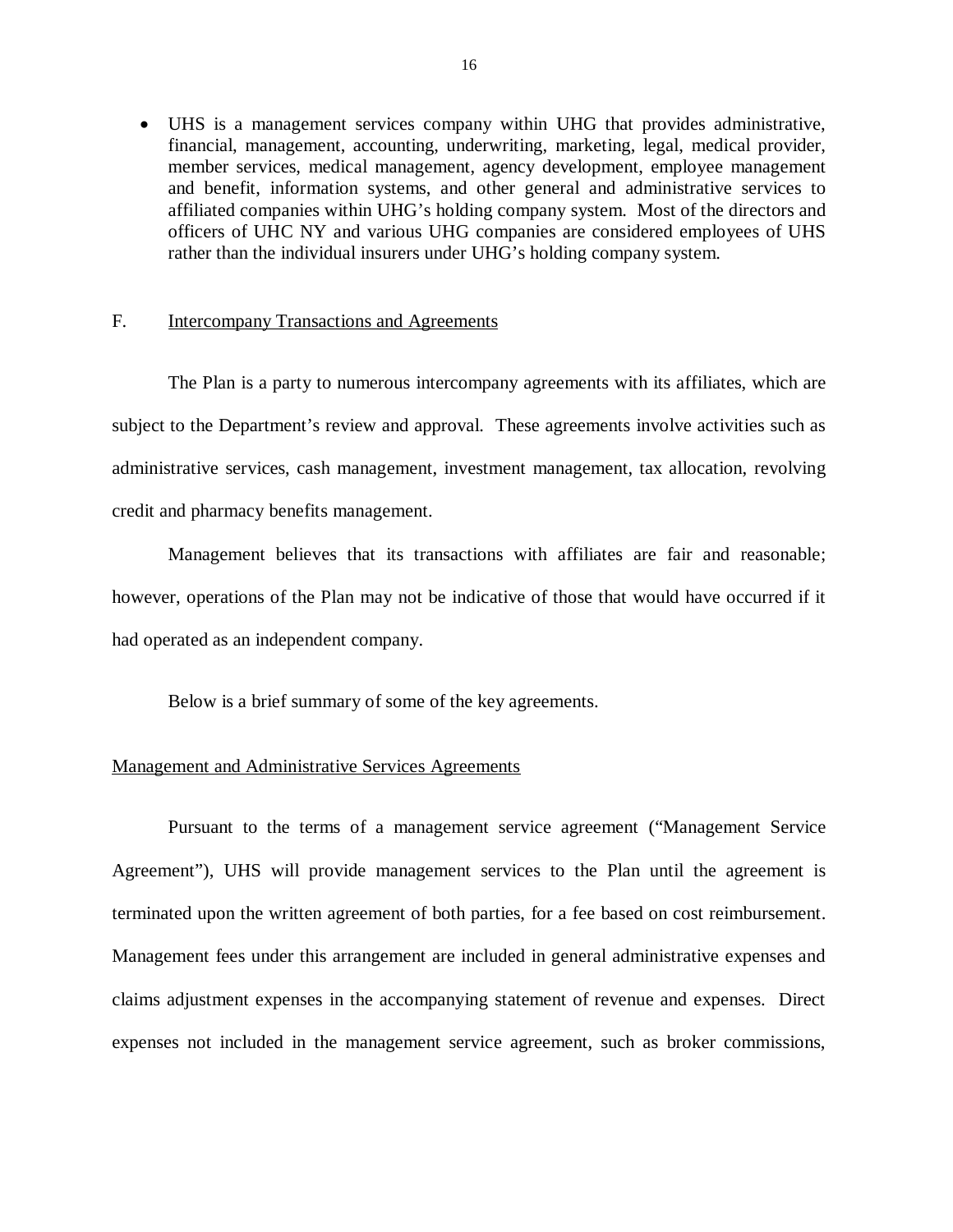examination fees, and premium taxes are paid by UHS on the behalf of the Plan. UHS is reimbursed by the Plan for these direct expenses.

 Under the Management Service Agreement, UHS provides or arranges for services on behalf of the Plan using a pass-through of charges incurred by UHS on a Per Member Per Month ("PMPM") basis (where the charge incurred by UHS is on a PMPM basis) or using another allocation methodology consistent with the Management Service Agreement. These services include, but are not limited to: integrated personal health management solutions, such as disease management, treatment decision support, and wellness services, including a 24-hour call-in service, access to a network of transplant providers, and discount program services. Effective February 16, 2009, UHCNY entered into a first amendment to the Management Service Agreement with UHS. This first amendment was submitted for review to the Department of Financial Services on March 4, 2009 and was approved on July 9, 2009.

 Effective January 1, 2014, the Plan entered into a new management service agreement ("New Management Service Agreement") with UHS. The New Management Service Agreement was approved by the Department on March 27, 2014. See item C of the "Subsequent Events" section for more information. UHS will continue to provide management services to the Plan under a revised fee structure which is changing from a cost based reimbursement basis to a direct charge basis based on UHS's expense for services or use of assets provided to the Plan.

 UHS' subsidiaries and divisions provide various services to enrollees of the Plan during the year. OptumHealth Care Solutions, Inc. provides chiropractic, physical therapy and complex medical conditions services. The Agreement was submitted for review and approval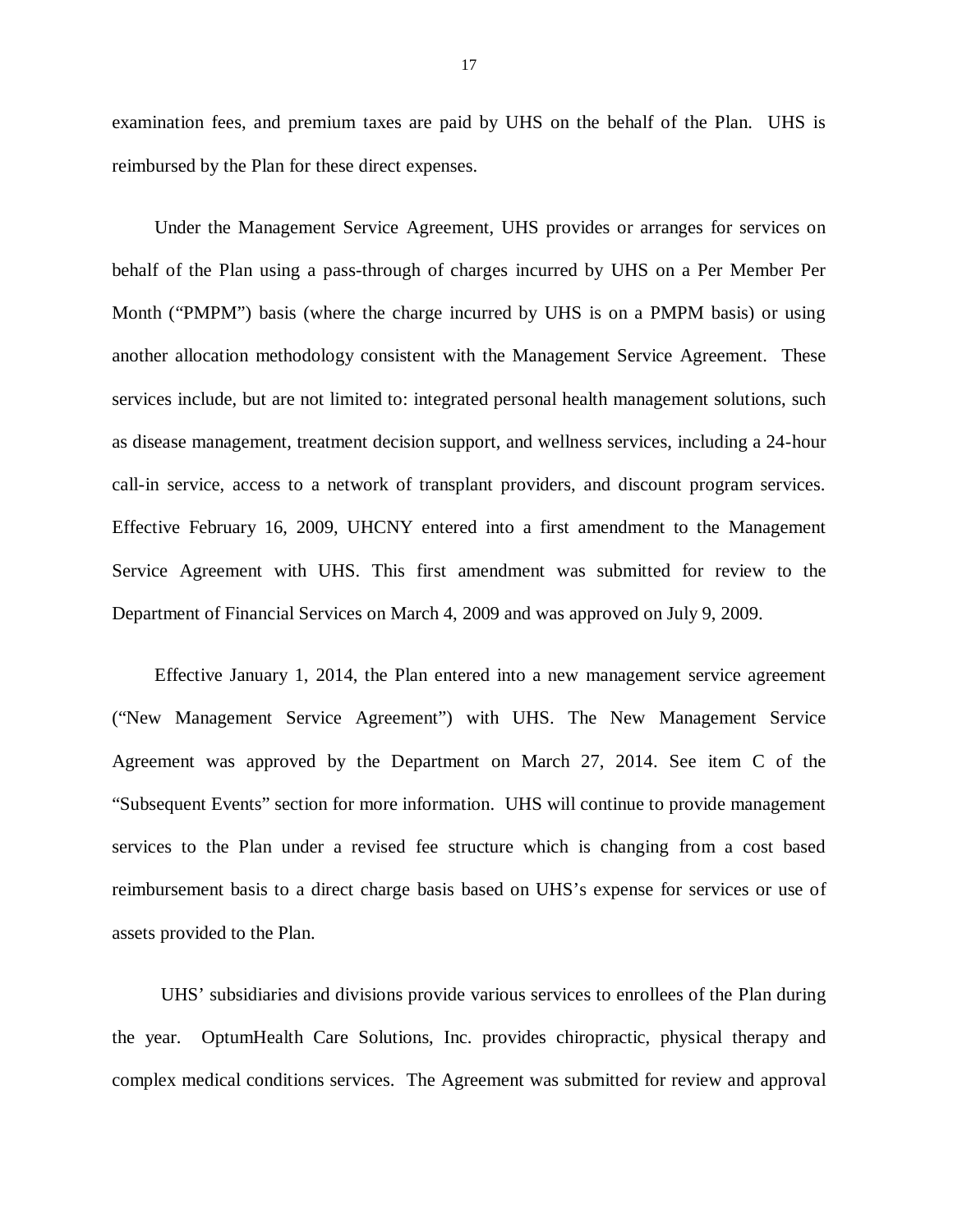to the Department on November 27, 2013 and was approved on December 23, 2013. Spectera, Inc. provides administrative services related to vision benefit management and claims processing. The Agreement was submitted to the Department on November 5, 2013 and was approved on November 19, 2013. Dental Benefit Providers, Inc. provides dental care assistance. The Agreement was submitted for review to the Department as part of the license merger of AmeriChoice of New York, Inc. to UHCNY. Effective January 1, 2010, UHC NY entered into the first amendment to the Agreement, which was submitted for review and approval to the Department on January 26, 2010 and was approved on January 29, 2010. United Behavioral Health, Inc. provides mental health and substance abuse services.

 The Plan contracts with OptumRx, Inc. ("Optum Rx") to provide personal health product catalogues for eligible members who earn additional benefits through lifestyle choices. The catalogues show the healthcare products and benefit credits needed to redeem the respective products. OptumRx mails the appropriate personal health product catalogues to the Plan's members and manages the personal health products credit balance. The agreement, amendment I and related participating addendum were submitted for review to the Department on March 27, 2009 and approved on July 9, 2009. Amendment II and related participating addendum were submitted for review to the Department on December 16, 2009, and were approved on December 24, 2009. Amendments III, IV and related participating addendum were submitted for review to the Department on December 16, 2011 and approved on January 19, 2012. The amendment V and related participating addendum were submitted for review to the Department on November 15, 2012 and approved on June 6, 2013. Effective January 1, 2014, UHCNY participates in amendment VI, which along with its related addenda, were submitted to the Department on October 9, 2013 and approved on October 31, 2013.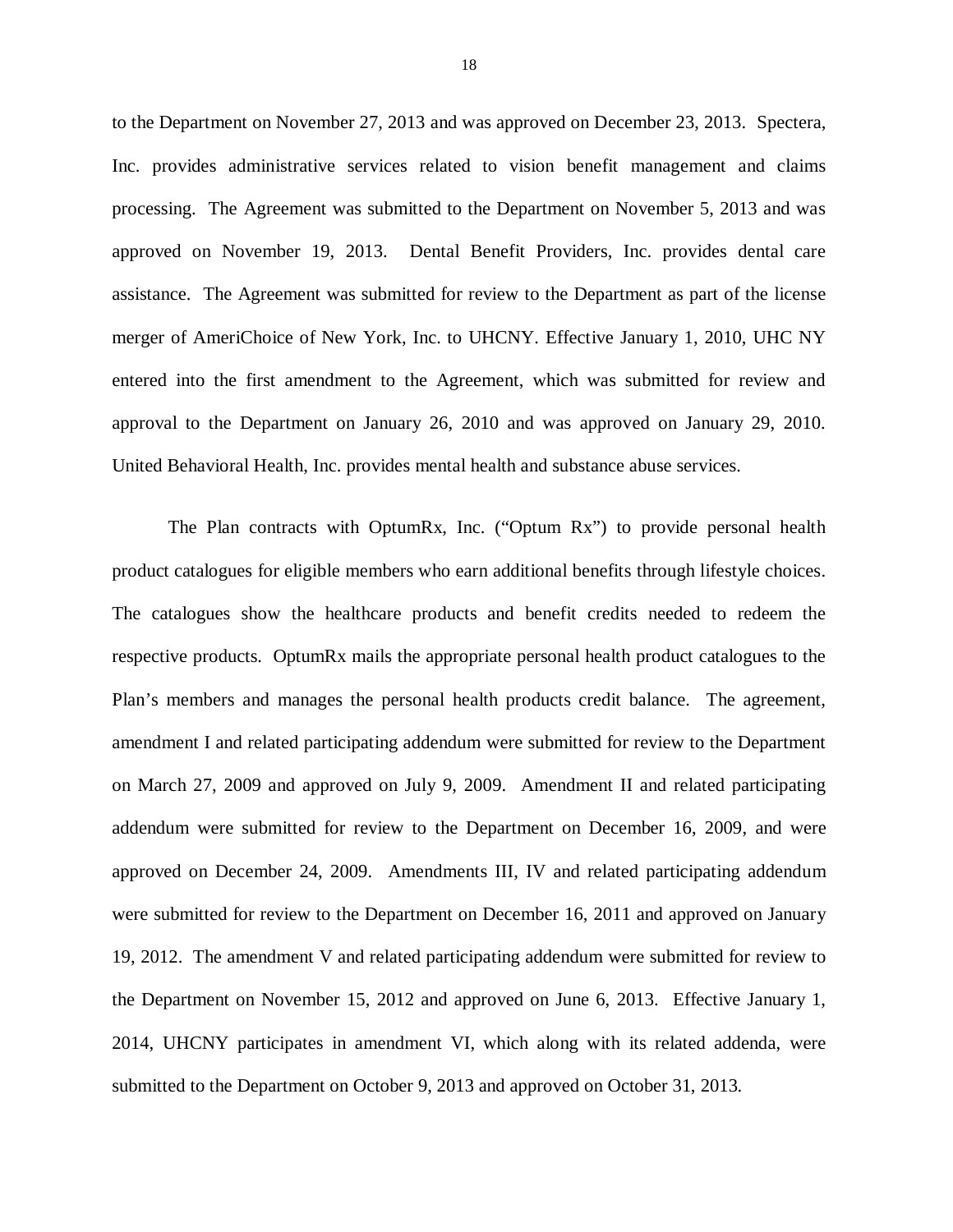The Plan has an agreement with OptumInsight, Inc., an affiliate of the Plan, for services that lead up to and include the prevention and recovery of medical expense (benefit) overpayments. Service fees are either a percentage of every recovery or a capitated service fee charged to the Plan as a PMPM. The agreement was submitted for review to the Department on May 4, 2011 and approved on May 26, 2011.

# **Subordinated Revolving Credit Agreement**

 The Plan holds an \$8,000,000 subordinated revolving credit agreement ("Credit Agreement") with UHG at an interest rate of London InterBank Offered Rate ("LIBOR") plus a margin of 0.50%. This Credit Agreement is subordinate to the extent that it does not conflict with any credit facility held by either party. The aggregate principal amount that may be outstanding at surplus as of December 31 of the preceding year. The Credit Agreement is for a one-year term and automatically renews annually, unless terminated by either party. any time is the lesser of 3% of the Plan's admitted assets or 25% of the Plan's policyholder

 Effective June 1, 2012, the Plan entered into an Amended and Restated Subordinated Revolving Credit Agreement ("Amended Credit Agreement") with UHG. This Amended Credit Agreement replaces and supersedes the original Credit Agreement. Pursuant to the Amended Credit Agreement, UHG provides the Plan with a short-term borrowing facility where UHC NY may borrow funds upon demand from UHG up to a maximum of \$100,000,000 at an interest rate equal to LIBOR plus 50 basis points. The Amended Credit Agreement was submitted for review to the Department on April 11, 2012 and was approved on May 21, 2012. This was also submitted to the Department of Health on April 11, 2012 and approved on September 20, 2012.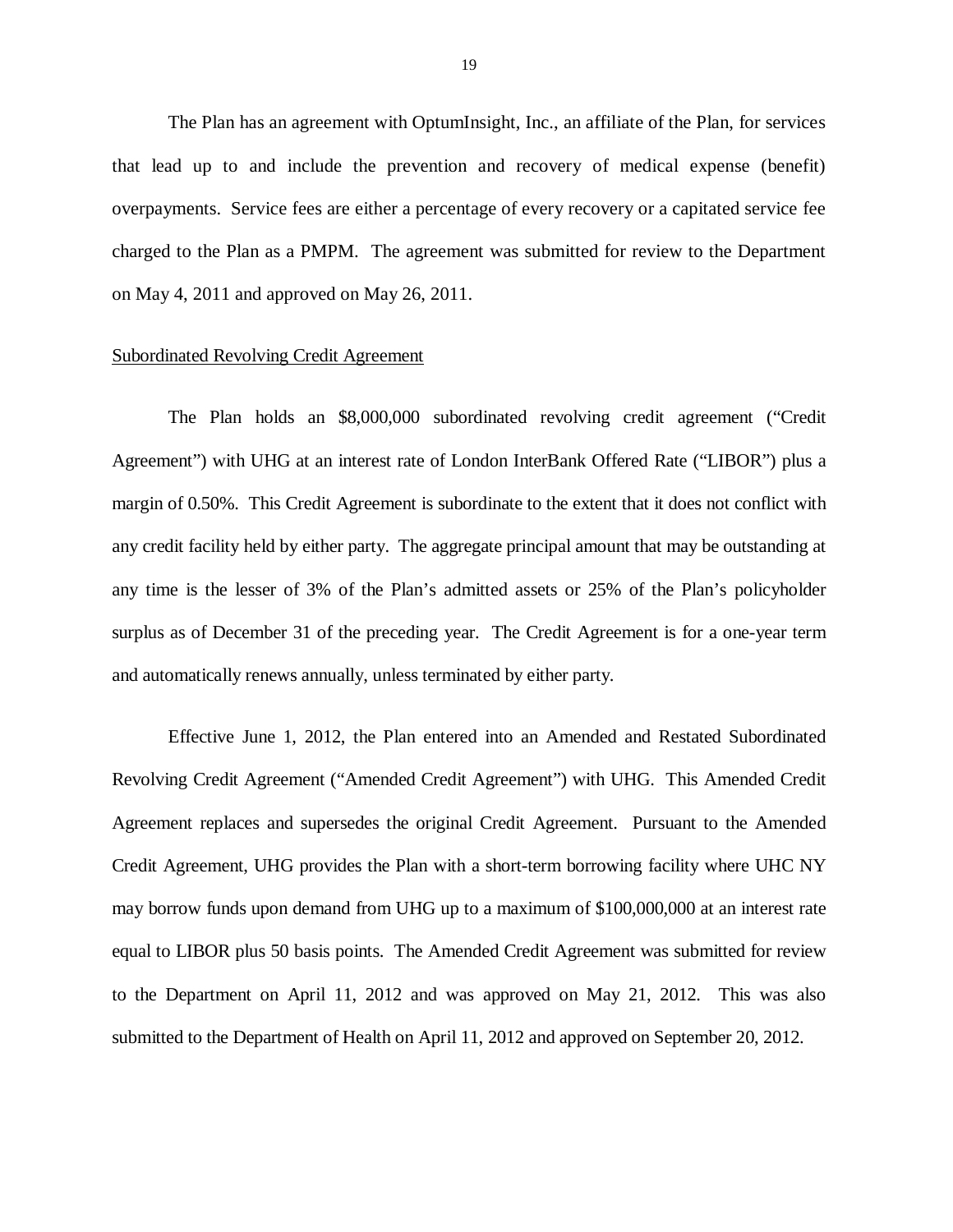No amounts were outstanding under the Amended Credit Agreement as of December 31, 2013. As of September 30, 2014, the Amended Credit Agreement held an outstanding balance of \$50,000,000; the balance was repaid on October 2, 2014.

# **Pharmacy Benefits Management**

 ("PBM") agreement with an affiliated entity, OptumRx. Pursuant to the agreement, OptumRx provides UHC NY with core prescription drug benefit services and mail order pharmacy services. Under the core prescription drug benefit services, OptumRx establishes and maintains a network of pharmacies to service the benefit plans, provide claims processing services, benefits administration and support, marketing and sales support, account management services, rebate administration, clinical services and finance and analytical support services. Under the mail order pharmacy services, OptumRx provides UHC NY with mail order network prescription services. UHC NY remains ultimately responsible for the pharmacy benefit administration services provided to its members. Fees related to the PBM agreement are calculated on a per-claim basis. The PBM agreement was approved by the Department and replaced the previous agreement with Medco Health Solutions, Inc. Effective January 1, 2013, the Plan entered into a pharmaceutical benefits management

# Tax Allocation Agreement

 On July 29, 2004, the Plan entered into a tax allocation agreement with UHG and as a result, is included in a consolidated federal income tax return with UHG. Federal income taxes are paid to or refunded by UHG pursuant to the terms of a tax sharing agreement, under which taxes approximate the amount that would have been computed on a separate company basis, with the exception of net operating losses and capital losses. For these losses, the Plan receives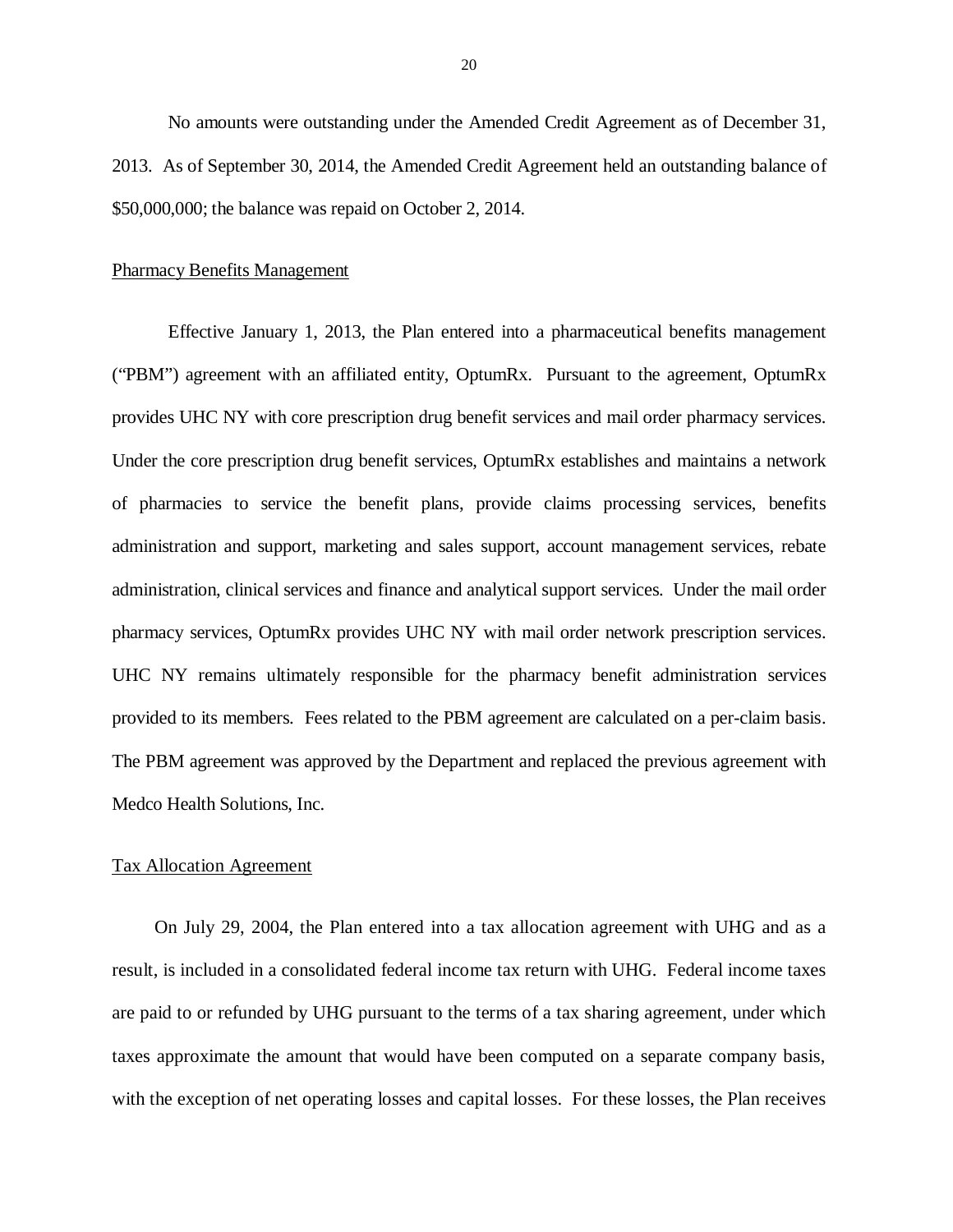<span id="page-22-0"></span> a benefit at the federal rate in the current year for current taxable losses incurred in that year to the extent losses can be utilized in the consolidated federal income tax return of UHG. UHG currently files income tax returns in the U.S. federal jurisdiction, various states, and foreign jurisdictions. The tax sharing agreement was approved by the Department on February 7, 1996.

 In addition to the agreements described above, the Plan maintains several immaterial affiliated agreements with affiliated organizations.

# G. Accounts and Records

# Evaluation of Controls in Information Systems

 subsidiaries. The IS function is managed broadly and includes the operations of UHC NY. UHG is responsible for maintaining the overall technology infrastructure utilized for data processing by the business segments within the Plan. The Plan's Information Systems ("IS") applies to UHG and all of its wholly-owned

 utilizing the Exhibit C (*Evaluation of Controls in Information Technology*) approach. The examiner's review of the IS controls included: IS management and organizational controls; application and operating system software change controls; system and program development controls; overall systems documentation; logical and physical security controls; contingency planning; local and wide area networks; personal computers; and mainframe controls. The IS portion of the examination was performed in accordance with the Handbook,

 function, the IAD and its independent auditors, D&T, and performed a review of end user computing and IS outsourcing controls. As a result of the procedures performed, the The examiner evaluated the IS internal control testing performed by UHG's SOX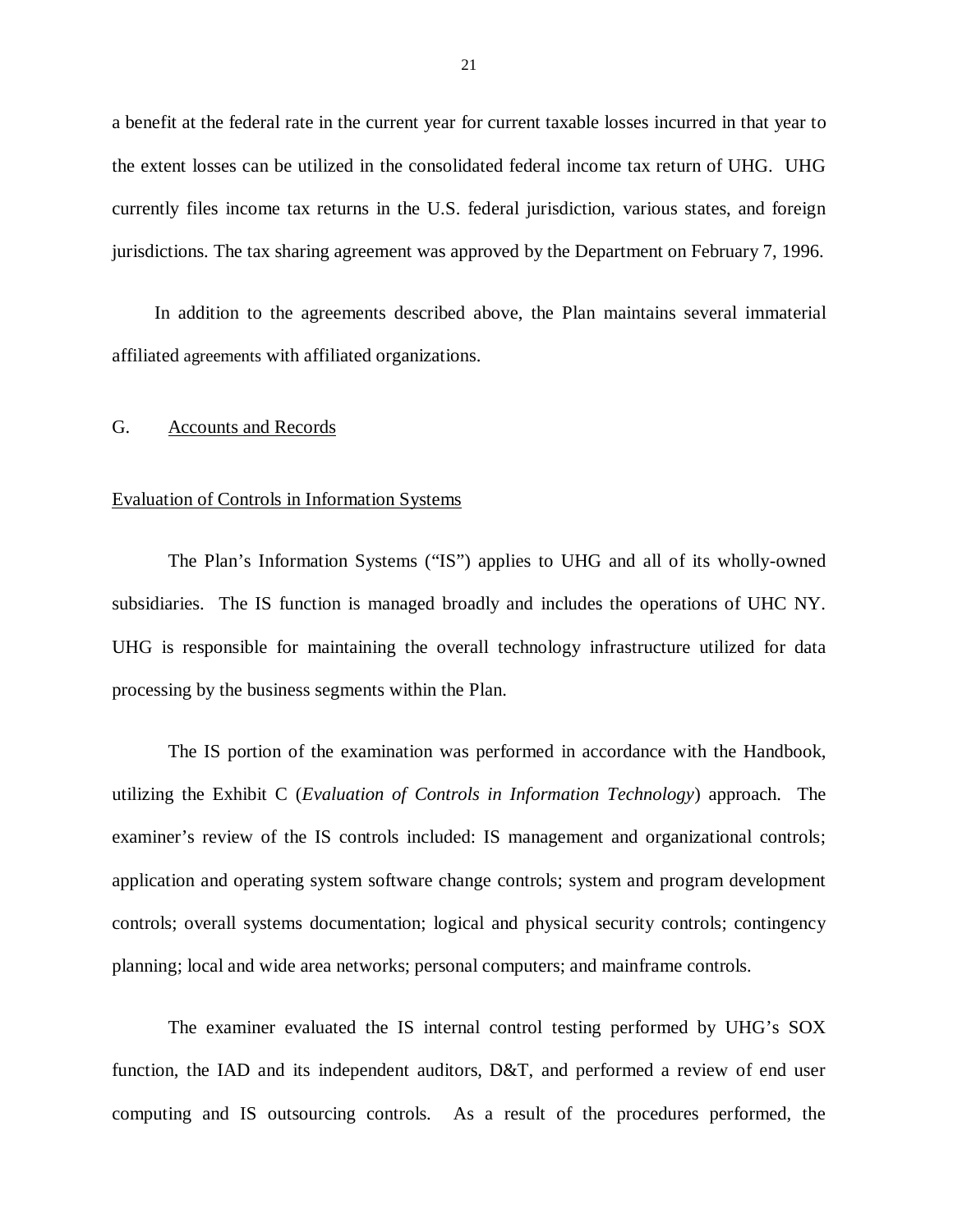examination team concluded that Information Technology ("IT") general controls and general application controls were functioning as management intended and that an effective system of internal controls is in place and conducive to the accuracy and reliability of financial information processed and maintained by the Plan.

 However, the examiner noted certain reportable items related to the review of IS controls, which are as follows:

### 1. Data Classification

 There was a carry-forward recommendation from an examination conducted by the Connecticut Department of Insurance, performed as of December 31, 2011. During discussions with management, the Connecticut IT examination team noted that UHG does not have an effectively designed method for identifying current data owners for all information assets. In addition, there is no established control to monitor the process of data classification to ensure that appropriate classification and labeling of information assets is performed. Per UHG's policy, information assets (including data extracts) are required to have a "Designated Information Owner", and should be classified and labeled as either "Protected Information, Confidential Information or Public Information." As a result, UHG may not be in compliance with its policies regarding data classification. Due to the lack of supporting processes, the extent of this lack of compliance cannot be determined. However, the lack of supporting processes also indicates that sufficient controls are not in place to provide effective monitoring of policy compliance.

 UHG's policy documentation provides guidance regarding the organization's approach to data classification. Specifically, policy control standard [01.1.03.05](https://01.1.03.05) states the following: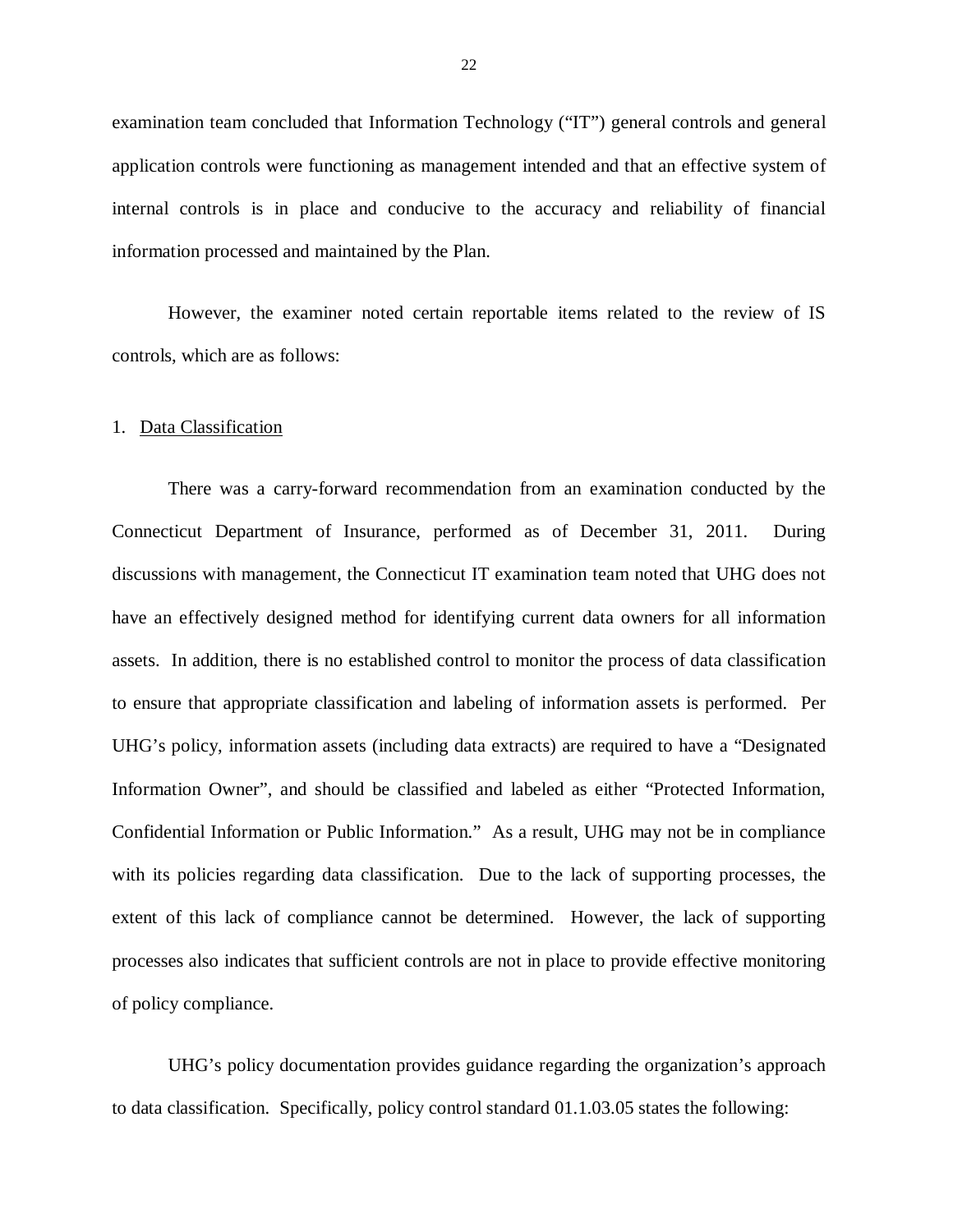*"UnitedHealth Group information technology systems and business areas must have a designated Information Owner, who has been assigned management responsibility for controlling the production, maintenance, use, and access to the information asset or information technology system they own. This responsibility includes the verification of data extracts containing Confidential Information and/or Protected Information."* 

Also, policy sections 13.1.01 states the following:

 *"UnitedHealth Group data and data entrusted to UnitedHealth Group should be identified and classified by the Information Owner as one of the following three data classification levels: Protected Information, Confidential Information or Public Information"* 

Finally, policy section 13.1.02 states the following:

 *"All UnitedHealth Group data and data entrusted to UnitedHealth Group is labeled to indicate its Data Classification Level, which alerts employees and contractors of the appropriate security requirements for such data."* 

The recommendation from the Connecticut report on examination stated:

 "Current UHG policy documentation provides the basis for an effective information classification program. Such a program can then be used to support other information security and privacy efforts (such as data loss prevention, compliance reporting, access control architecture, etc.). It is recommended that UHG take appropriate steps to align operational practices with existing policies, including the introduction of processes and technologies that can help ensure policy compliance."

# Update from the 2012 Texas Examination

As a result of this exception from the prior 2011 IT examination and UHG's response,

 the IT examination team performed follow-up procedures during the 2012 Texas examination that included a review of UHG's policies to determine whether any changes had been implemented related to this control. In addition, the IT examination team met with management to discuss this control and associated procedures. During this session, the IT examination team confirmed that the Control Standards included in the policy listed above are current and accurate. Management also stated that the implementation of this control was an ongoing effort and was "approximately 85 - 90% complete". Additional integration and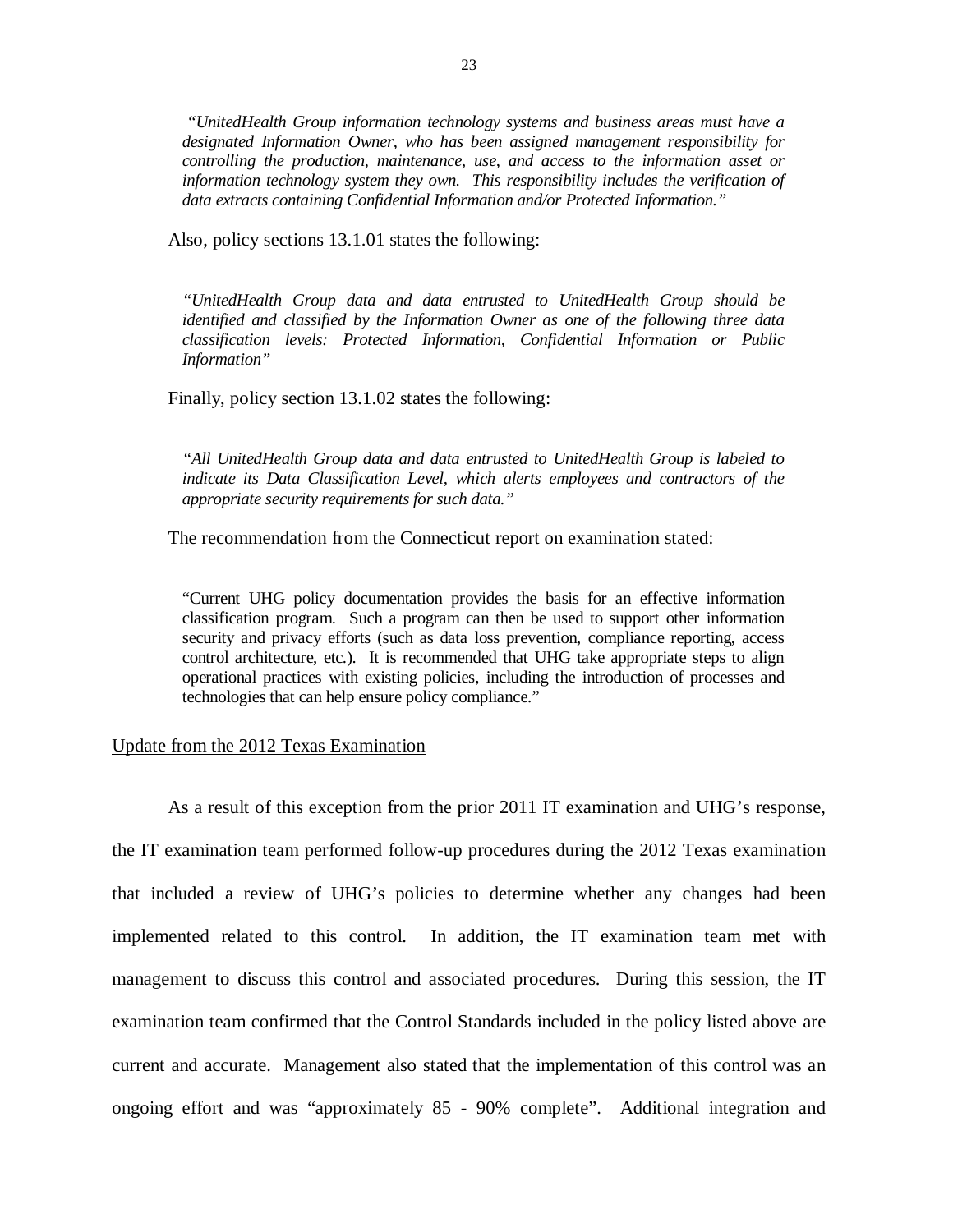development will include the registration of applications, linkages to release management and disaster recovery, and a connection with the UHG's Mergers and Acquisitions ("M&A") processes.

 IT examination team concluded that management has made progress related to the implementation of this control, but it is not yet operating effectively. As a result, the Plan remains in a noncompliant state with respect to its internal data classification policy. Therefore, a relevant exception was noted, consistent with the exception documented in the prior examination file. As a result of inquiry and review of prior examination procedures and workpapers, the

# Update from the current 2013 New York Department of Financial Services Examination

 included a review of UHG's policies to determine whether any changes had been implemented related to this control. In addition, the IT examination team met with management to discuss this control and associated procedures. Management stated that the remaining 10-15% is related to new M&A integrations into the UHG environment and includes segments previously supported outside of the scope of UHG's IT. These integration activities have also implemented processes to ensure data is appropriately populated into the Architecture and Strategy Knowledgebase ("ASK") as part of standard integration activities. The ASK database is an internally-developed repository of system and data management information. It includes key descriptive information regarding the Plan's data assets, including details regarding The IT examination team performed follow-up procedures during this examination that ownership, classification and location.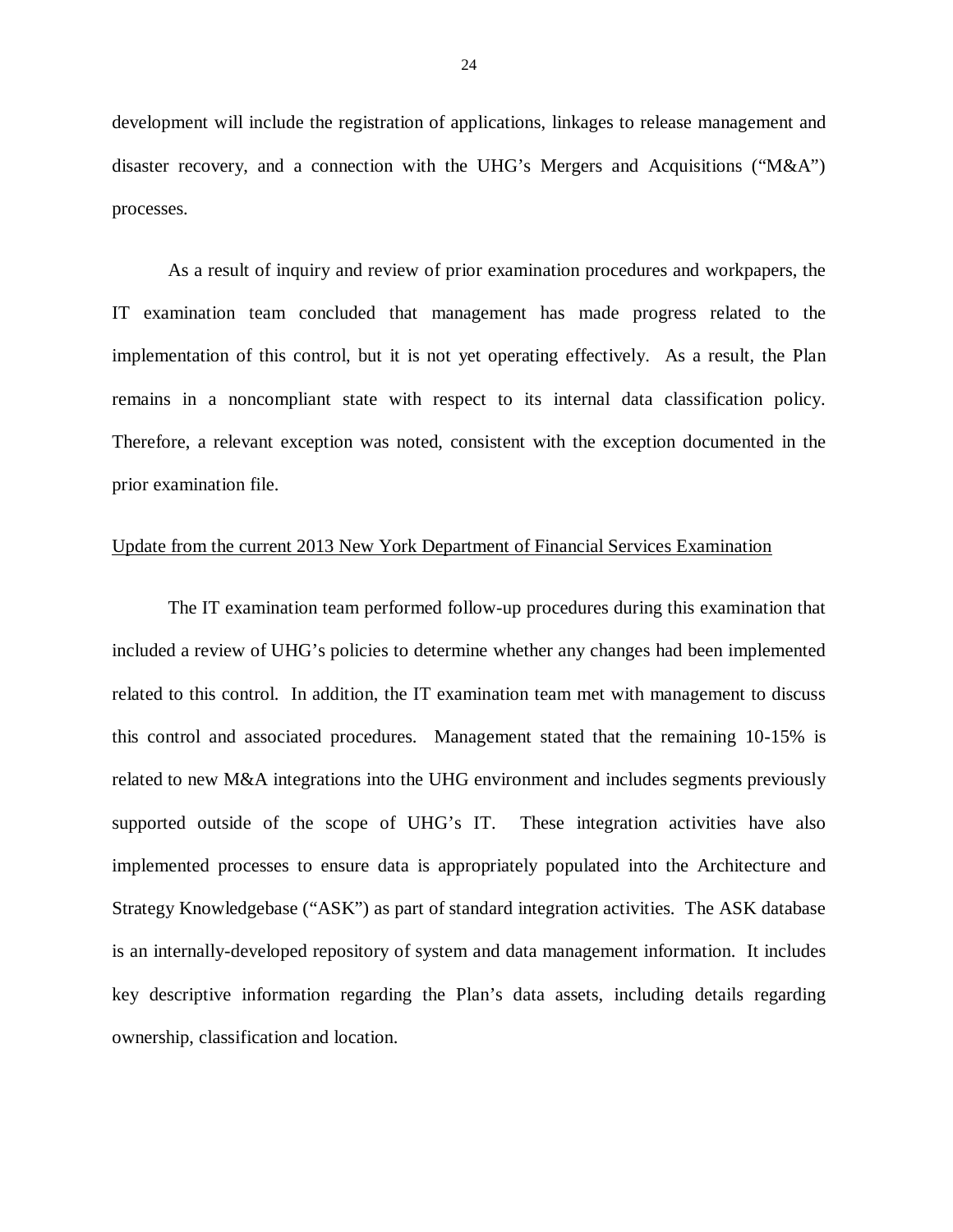basis for an effective information classification program. Such a program can be used to support other information security and privacy efforts (such as data loss prevention, compliance reporting, access control architecture, etc.). As noted during the prior IT examinations, UHG's policy documentation provides the

 progress related to the implementation of this control, but it is not yet operating effectively. Therefore, the Plan remains in a noncompliant state with respect to its internal data classification policy. Therefore, a relevant exception was noted. As a result, the IT examination team concluded that management has made additional

It is recommended that management:

- a) continue to make progress related to aligning operational Information Technology practices with existing policies, including the introduction of processes and technologies that can help ensure policy compliance; and
- b) incorporate a monitoring component into the policy to ensure that the ASK database remains up to date and to ensure that any new data elements (i.e., from M&A activity or enhancements to existing applications) are incorporated into the database timely to ensure policy compliance.

# 2. End User Computing

 spreadsheets, is incomplete and is not implemented in a manner that ensures that consistent and effective controls are applied to these files. The Plan's approach to managing End User Computing ("EUC") files, such as

 approach documentation (i.e., guidelines); an inventory of identified EUC files; an internally- developed EUC tool; and training for internal personnel, including process owners that are responsible for evaluating EUC risks. The Plan's procedures for managing risks associated with EUCs include: EUC control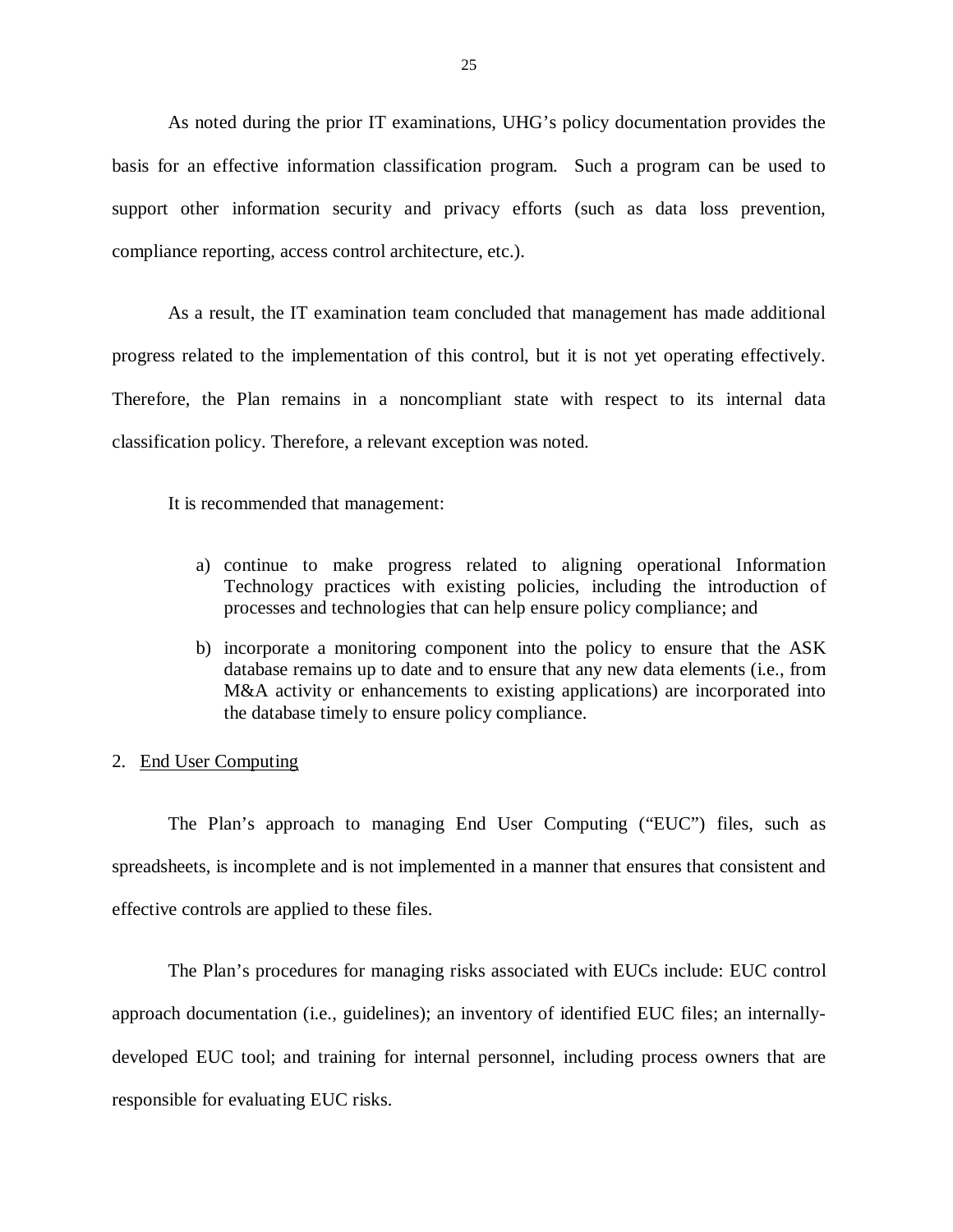lists EUC risks and recommends corresponding EUC controls. The EUC guidelines and tool, developed and managed by Internal Audit, are being used by process owners to determine significant EUCs and document their assessment of risks and conclusions regarding the associated controls to be applied to the EUCs. The EUC Tool, in addition to capturing each process owner's assigned EUC files, also

The IT examination team noted several weaknesses in the current approach. Specifically:

- The Plan has not implemented a formal policy regarding EUC risk management.
- The current process (i.e., establishing the guidelines and tool used to determine significant EUCs) is within the sphere of responsibility of the Plan's Internal Audit function, as opposed to being the responsibility of Plan management.
- Process owners do not consistently implement the controls recommended by the EUC tool, and the rationale for deviating from these recommended controls is not consistently evaluated, documented and/or approved by qualified, independent internal parties.

 implementing a formal policy regarding EUC management, as well as procedures to support an effective approach for evaluating the risk and control conclusions reached by process owners. The EUC policy, procedures and related tool(s) should be the responsibility of the Plan's management and not Internal Audit. These procedures, supported by the EUC tool, should focus on applying IT-type controls (security, change management, backup, etc.) to EUC files. Deviations from controls recommended by the EUC tool should be investigated and approved by qualified internal management resources to ensure that they are appropriate. Deviations from recommended controls should also be reviewed on a periodic basis. It is recommended that the Plan extend its current approach for managing EUC risks by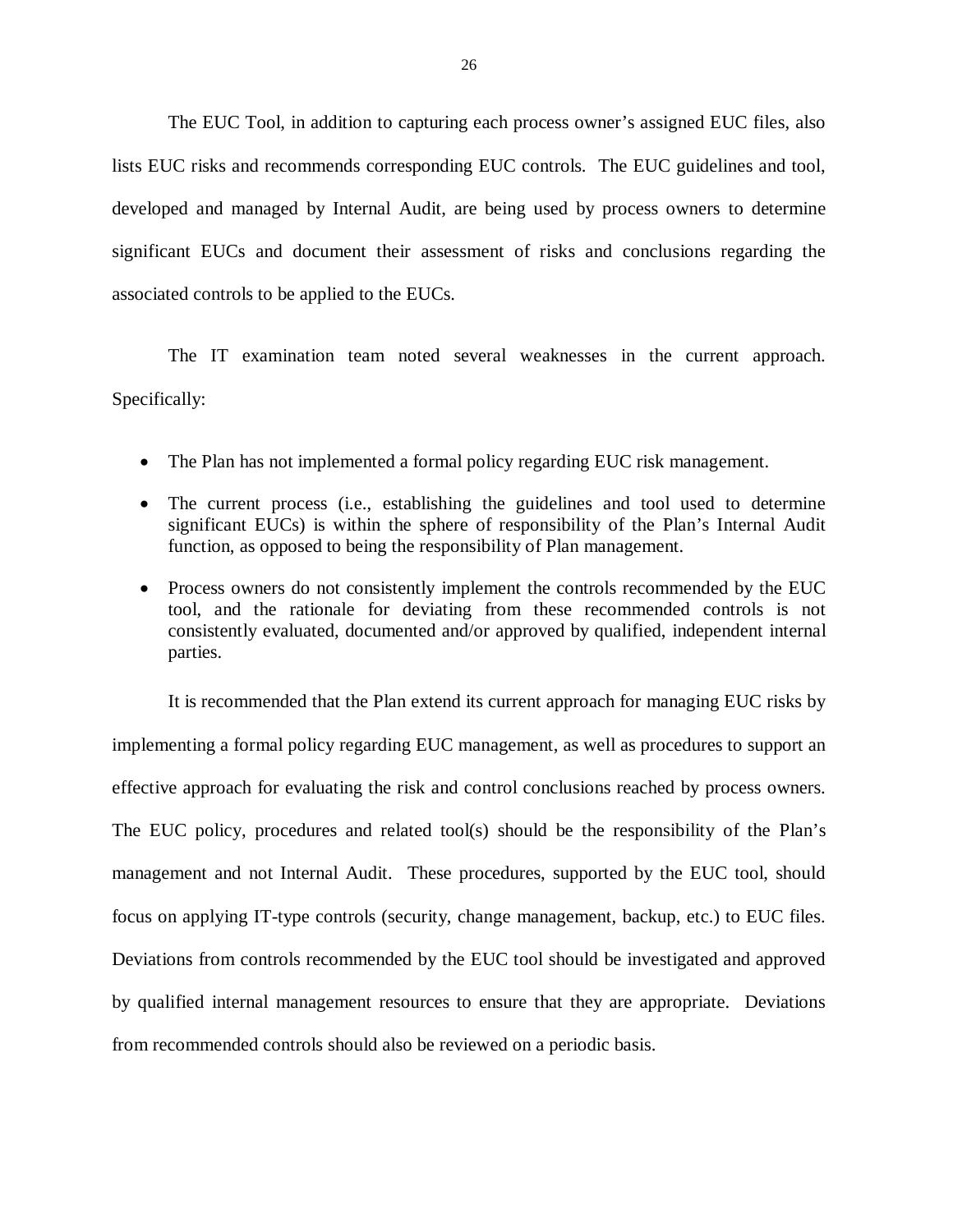#### <span id="page-28-0"></span>H. **Internal Controls**

 mitigating controls applicable to the inherent risks of the companies being examined. In the case of UHC NY, the mitigating controls are documented in "eGRC", an application that, among other functions, documents the internal controls applicable to UHC NY, as well as the testing that was performed on those controls. The NAIC risk-focused approach to financial examinations relies on the review of

 related testing thereon and identified some areas where improvement is suggested in the current structure and/or design. The independent financial auditor's report did not note any internal control material weaknesses, and none of the examiner's identified improvements led to material weaknesses or to inaccuracies in the filed financial statements. The examiner reviewed and evaluated a sample of UHC NY's internal controls and

#### $\mathbf{I}$ . **Statutory and Special Deposits**

 As of December 31, 2013, the Plan had on deposit with a bank qualified to be custodian of the Plan's escrow account established pursuant to Part 98-1.11(f), bonds with a book value of \$65,901,535 and a fair market value of \$70,748,142.

#### $\mathbf{L}$ Fidelity Bond and Other Insurance

 At December 31, 2013, the Plan was covered by a financial institution bond naming UHG and all of its subsidiaries as the insured. This coverage was sufficient to meet minimum computed coverage amounts suggested by the NAIC. The Plan also maintains other customary insurance policies, including but not limited to automobile, property and equipment, general liability, workers' compensation and directors' and officers' liability.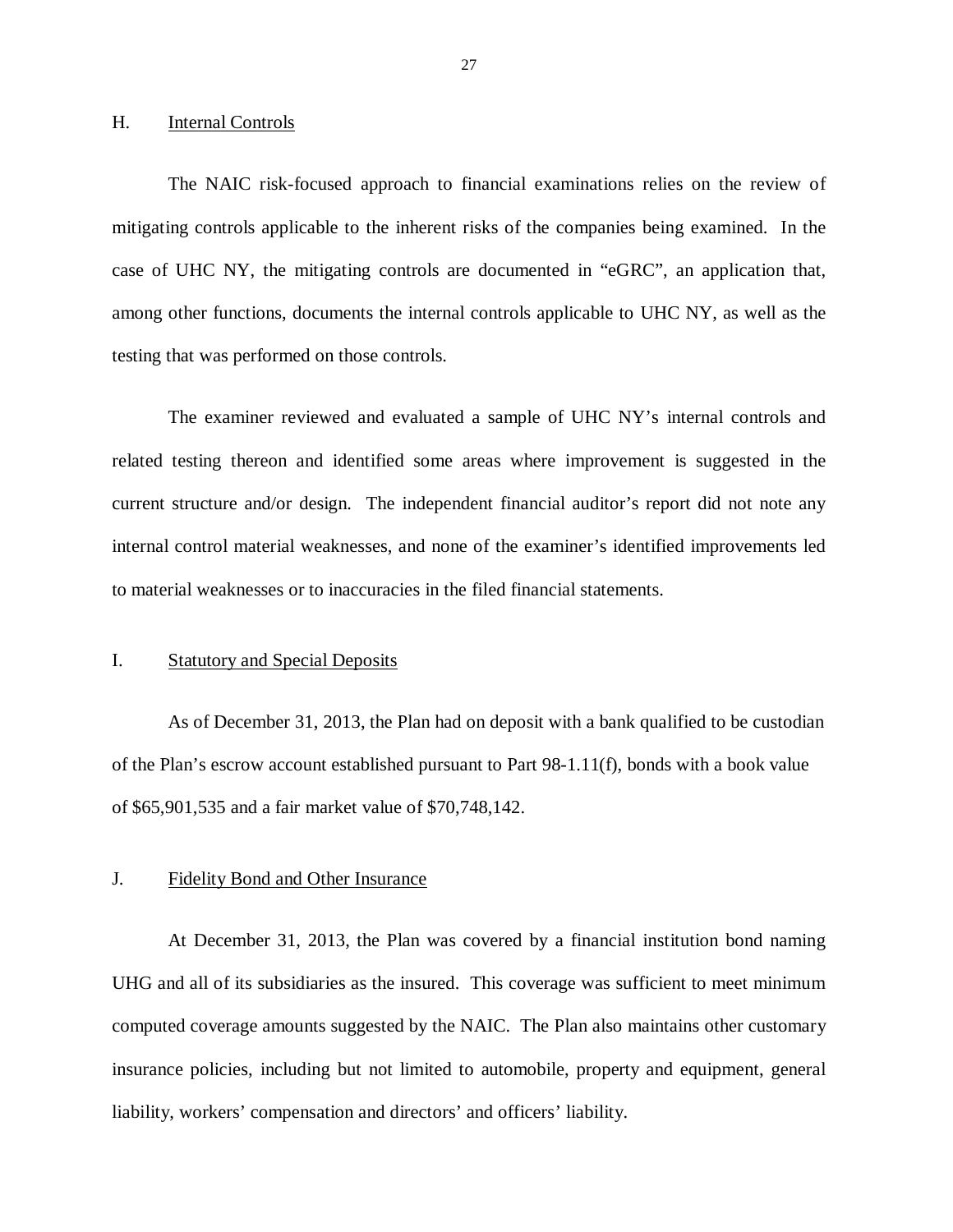# <span id="page-29-0"></span>K. Pensions, Stock Ownership and Insurance Plans

 The Plan has no defined benefit plans, defined contribution plans, multi-employer plans, consolidated/holding company plans, post-employment benefits, and compensated absences plans and is not impacted by the Medicare Modernization Act on post-retirement benefits, since all personnel are employees of UHS, which provides services to the Plan under the terms of a management agreement.

# **3. FINANCIAL STATEMENTS**

 The following statements show the assets, liabilities, and capital and surplus as of December 31, 2013, as contained in the Plan's 2013 filed annual statement, a condensed summary of operations and a reconciliation of the capital and surplus account for the years under review. The examiner's review of a sample of transactions did not reveal any differences which materially affected the Plan's financial condition as presented in its December 31, 2013 filed annual statement.

 The firm of Deloitte & Touche ("D&T") was retained by the Plan to audit the Plan's combined statutory basis financial statements of financial position as of December 31st for each year in the examination period, and the related statutory-basis statements of operations, surplus, and cash flows for the year then ended.

D&T concluded that the statutory financial statements presented fairly, in all material respects, the financial position of the Plan at the respective audit dates. Balances reported in these audited financial statements were reconciled to the corresponding years' annual statements with no discrepancies noted.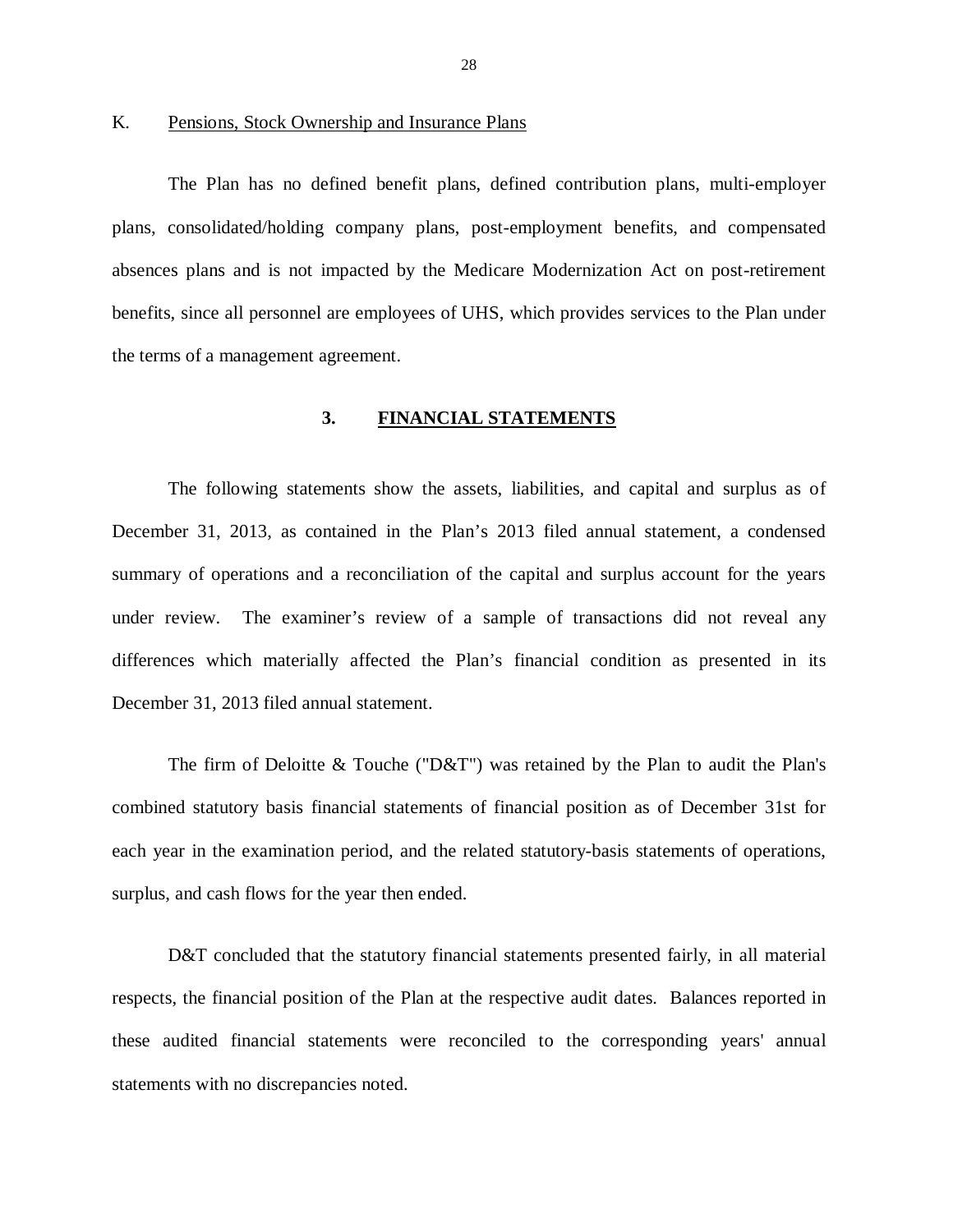# <span id="page-30-0"></span>A. Balance Sheet

| Assets                                                 | Examination       |
|--------------------------------------------------------|-------------------|
| <b>Bonds</b>                                           | \$<br>360,115,400 |
| Cash, cash equivalents and short-term investments      | 188,593,935       |
| Investment income due and accrued                      | 2,940,974         |
| Uncollected premiums and agents' balances in           |                   |
| the course of collection                               | 6,168,992         |
| Amounts receivable relating to uninsured plans         | 29,294,439        |
| Current federal and foreign income tax recoverable and |                   |
| interest thereon                                       | 2,297,264         |
| Net deferred tax asset                                 | 5,631,023         |
| Health care and other amounts receivable               | 10,453,230        |
| Aggregate write-ins for other than invested assets     | 682,791           |
| Total assets                                           | 606,178,048       |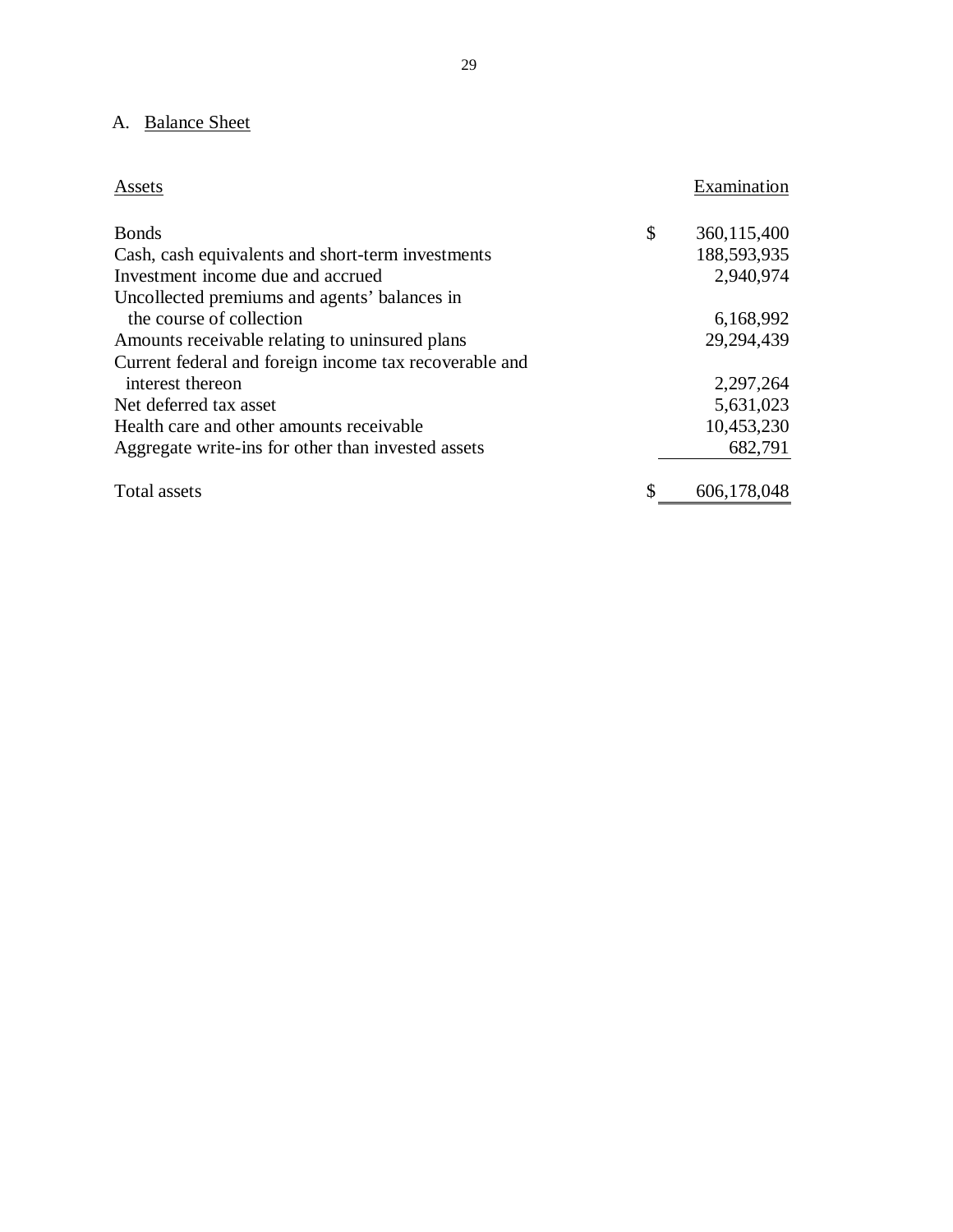# **Liabilities**

| Claims unpaid                                            | \$<br>175,441,783 |
|----------------------------------------------------------|-------------------|
| Accrued medical incentive pool and bonus amounts         | 4,296,853         |
| Unpaid claims adjustment expenses                        | 2,254,105         |
| Aggregate health policy reserves                         | 2,273,182         |
| Aggregate health claim reserves                          | 139,817           |
| Premiums received in advance                             | 724,741           |
| General expenses due or accrued                          | 6,163,471         |
| Amounts withheld or retained for the account of others   | 9,733,647         |
| Remittance and items not allocated                       | 8,115             |
| Amounts due to parent, subsidiaries and affiliates       | 18,418,982        |
| Payable for securities                                   | 6,700,418         |
| Liability for amounts held under uninsured accident      | 26,394,864        |
| Aggregate write-ins for other liabilities                | 8,437,846         |
| <b>Total liabilities</b>                                 | \$<br>260,987,824 |
| Capital and surplus                                      |                   |
| Common capital stock                                     | 140               |
| Preferred capital stock                                  | 8,000,000         |
| Gross paid in and contributed surplus                    | 58,708,292        |
| Aggregate write-ins for other than special surplus funds | 173, 191, 267     |
| Unassigned funds                                         | 105,290,525       |
| Total capital and surplus                                | \$<br>345,190,224 |
|                                                          |                   |
| Total liabilities, capital and surplus                   | \$<br>606,178,048 |

 Note 1: The Internal Revenue Service has not conducted any audits of the income tax returns filed on behalf of the Plan through tax year 2013. The examiner is unaware of any potential exposure of the Plan to any tax assessments, and no liability has been established herein relative to such contingency. .

 Note 2: UHC NY files its tax returns on a consolidated basis with other affiliated companies within the UHG holding company.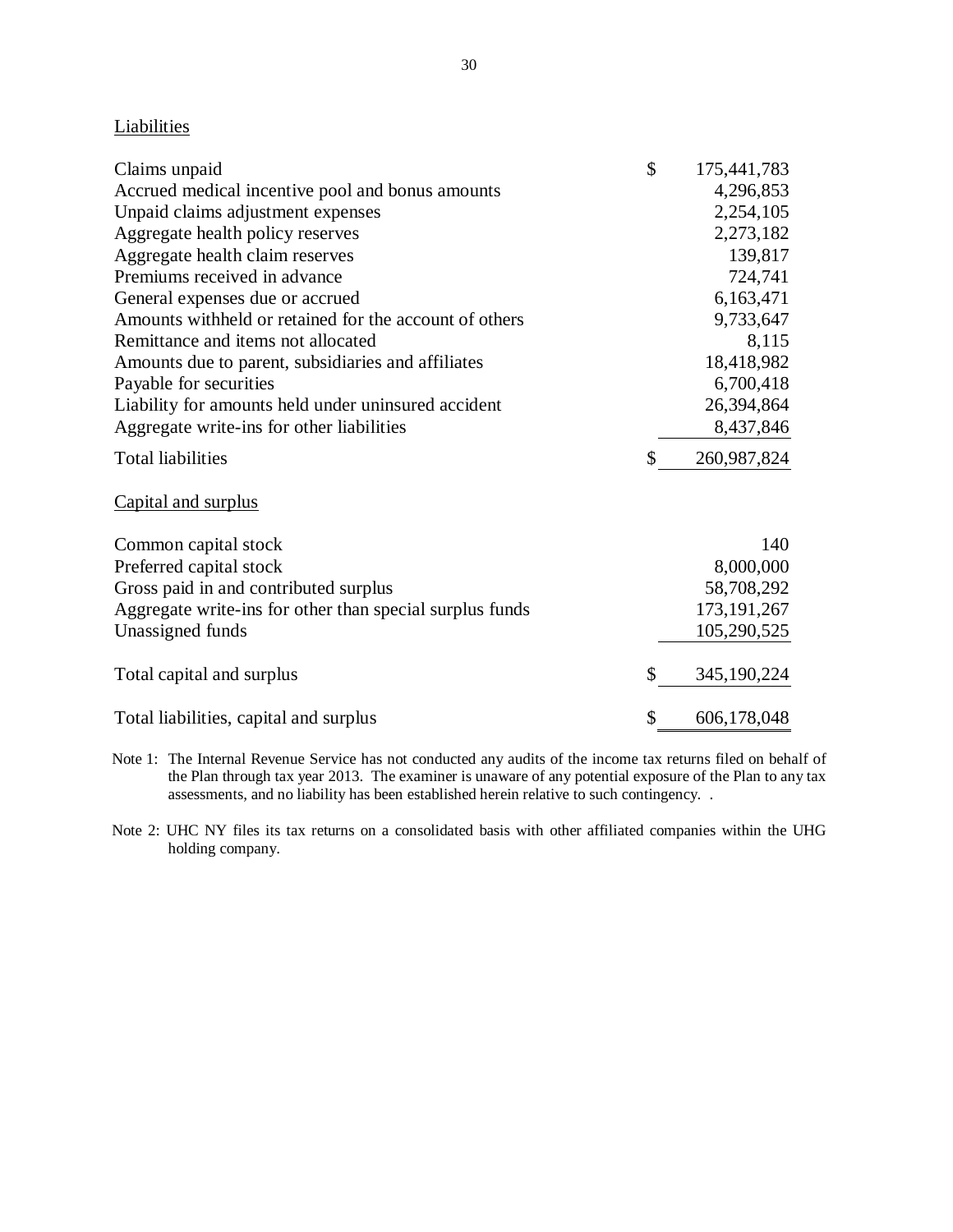B. Statement of Revenue, Expenses and Capital and Surplus

Capital and surplus increased \$126,156,697 during the five-year examination period,

January 1, 2009 through December 31, 2013, detailed as follows:

# Revenue

| Net premium income                                   | \$6,486,264,022            |                     |
|------------------------------------------------------|----------------------------|---------------------|
| Change in unearned premium reserves and reserves for |                            |                     |
| rate credits                                         | (1,910,793)                |                     |
| Aggregate write-ins for other health care related    |                            |                     |
| revenues                                             | 2,091,222                  |                     |
| Total revenues                                       |                            | \$6,486,444,451     |
| <b>Hospital and Medical Expenses</b>                 |                            |                     |
|                                                      |                            |                     |
| Hospital/medical benefits                            | \$4,258,976,569            |                     |
| Other professional services<br>Prescription drugs    | 290,914,452<br>581,634,773 |                     |
| Incentive pools, withhold adjustments and bonus      |                            |                     |
| amounts                                              | 14, 107, 229               |                     |
| Net reinsurance recoveries                           | (1,054,438)                |                     |
| Total hospital and medical                           | $\sqrt{5,144,578,585}$     |                     |
|                                                      |                            |                     |
| Administrative expenses                              |                            |                     |
| Claims adjustment expenses                           | 208, 365, 773              |                     |
| General administrative expenses                      | 601,219,936                |                     |
| Increase in reserves for life and accident and       |                            |                     |
| health contracts                                     | 344,000                    |                     |
| Total underwriting deductions                        |                            | 5,954,508,294       |
| Net underwriting gain                                |                            | \$<br>531,936,157   |
| Net investment income earned                         |                            | 42,126,952          |
| Net realized capital gains                           |                            | 6,583,509           |
| Net loss from agents or premium balances charged off |                            | (14,985)            |
| Aggregate write-ins for other income or expenses     |                            | (124, 457)          |
| Net income before federal income taxes               |                            | 580, 507, 176<br>\$ |
| Federal and foreign income taxes incurred            |                            | 194, 138, 774       |
| Net income                                           |                            | \$<br>386, 368, 402 |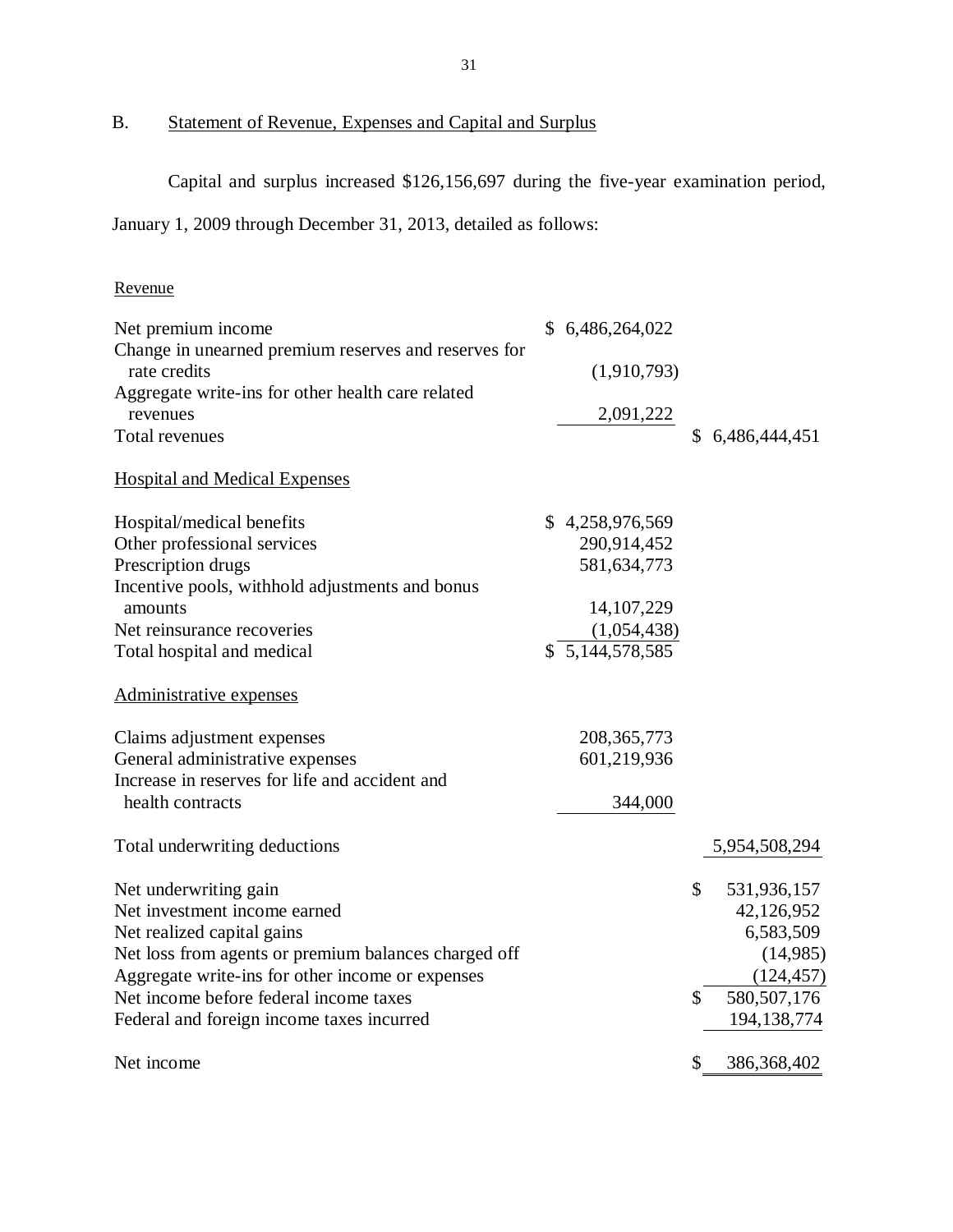# Change in Capital and Surplus

Capital and surplus, per report on examination, as of December 31, 2008

|                                                                                                                                                                      | Gains in<br><b>Surplus</b> | Losses in<br><b>Surplus</b> | \$219,033,527 |
|----------------------------------------------------------------------------------------------------------------------------------------------------------------------|----------------------------|-----------------------------|---------------|
| Net income                                                                                                                                                           | \$<br>386, 368, 402        | \$                          |               |
| Change in net deferred income tax                                                                                                                                    | 2,624,165                  |                             |               |
| Change in non-admitted assets                                                                                                                                        | 4,126,412                  |                             |               |
| Cumulative effect of changes in<br>accounting principles<br>Paid in (surplus adjustments)<br>Dividends to stockholders<br>Aggregate write-ins for gains or losses in | 196,450<br>30,612,549      | 271,000,000<br>26,771,281   |               |
| surplus                                                                                                                                                              |                            |                             |               |
| Net change in capital and surplus                                                                                                                                    |                            |                             | 126, 156, 697 |
| Capital and surplus, per report on examination,<br>as of December 31, 2013                                                                                           |                            |                             | \$345,190,224 |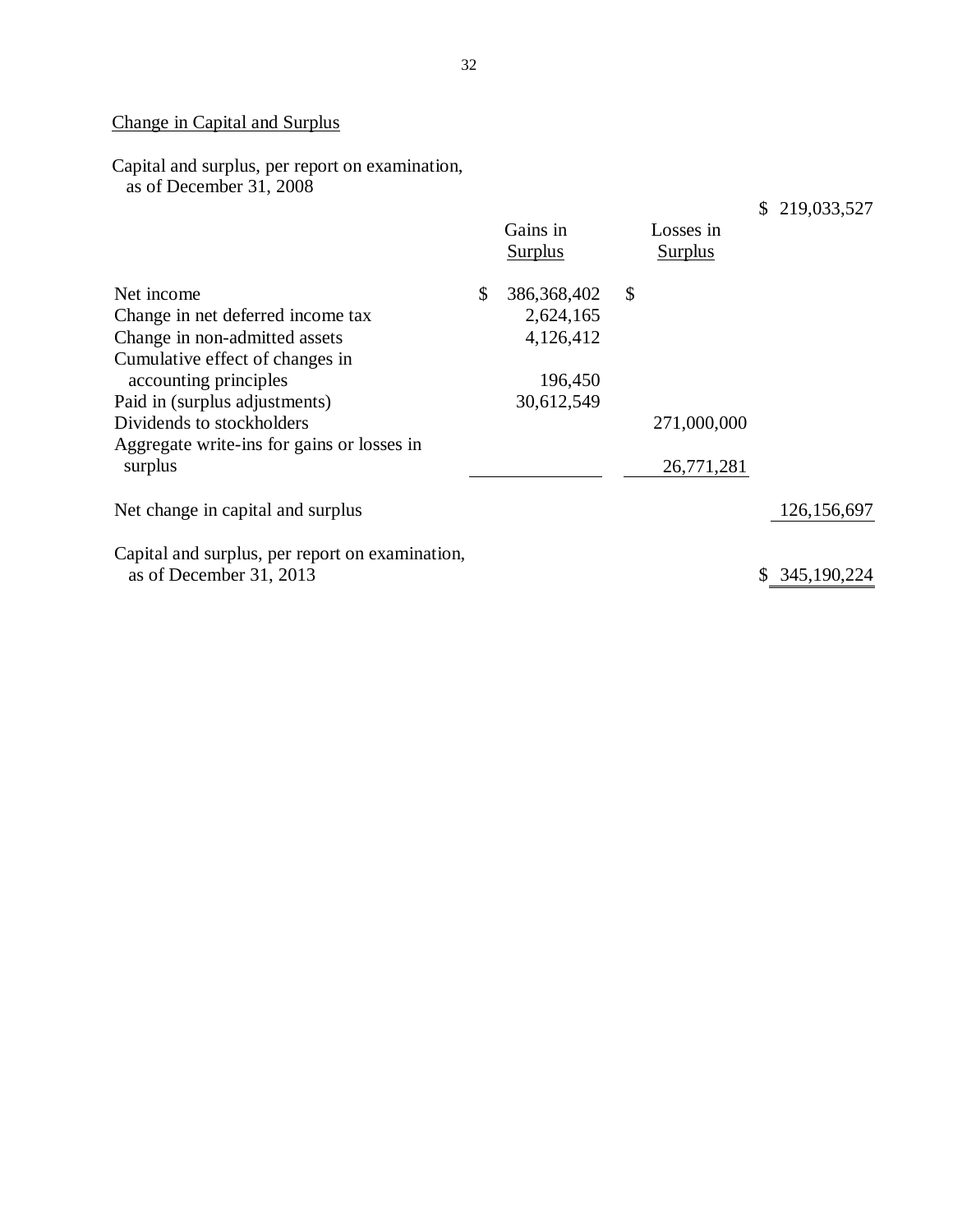# **4. AGGREGATE RESERVES AND CLAIMS UNPAID**

<span id="page-34-0"></span> The examination liabilities of \$177,854,782 for the aggregate reserves and claims unpaid accounts are the same as the amounts reported by UHC NY in its 2013 filed annual statement.

 The examination analysis of the aggregate reserves and claims unpaid reserve was conducted in accordance with generally accepted actuarial principles and practices and was based on statistical information contained in Plan's internal records and in its filed annual statements as verified during the examination. The examination reserve was based upon actual payments made through a point in time, plus an estimate for claims remaining unpaid at that date. Such estimate was calculated based on actuarial principles, which utilized the Plan's past experience in projecting the ultimate cost of claims incurred on or prior to December 31, 2013.

# **5. SUBSEQUENT EVENTS**

# A. Affordable Care Act

 On January 1, 2014, the Plan became subject to an annual fee under section 9010 of the Affordable Care Act ("ACA"). This annual fee will be allocated to individual health insurers based on the ratio of the amount of an entity's net premiums written during the preceding calendar year to the amount of the health insurance for any U.S. health risk that is written during the preceding calendar year. A health insurance entity's portion of the annual fee becomes payable once the entity provides health insurance for any U.S. health risk for each calendar year beginning on or after January 1, 2014.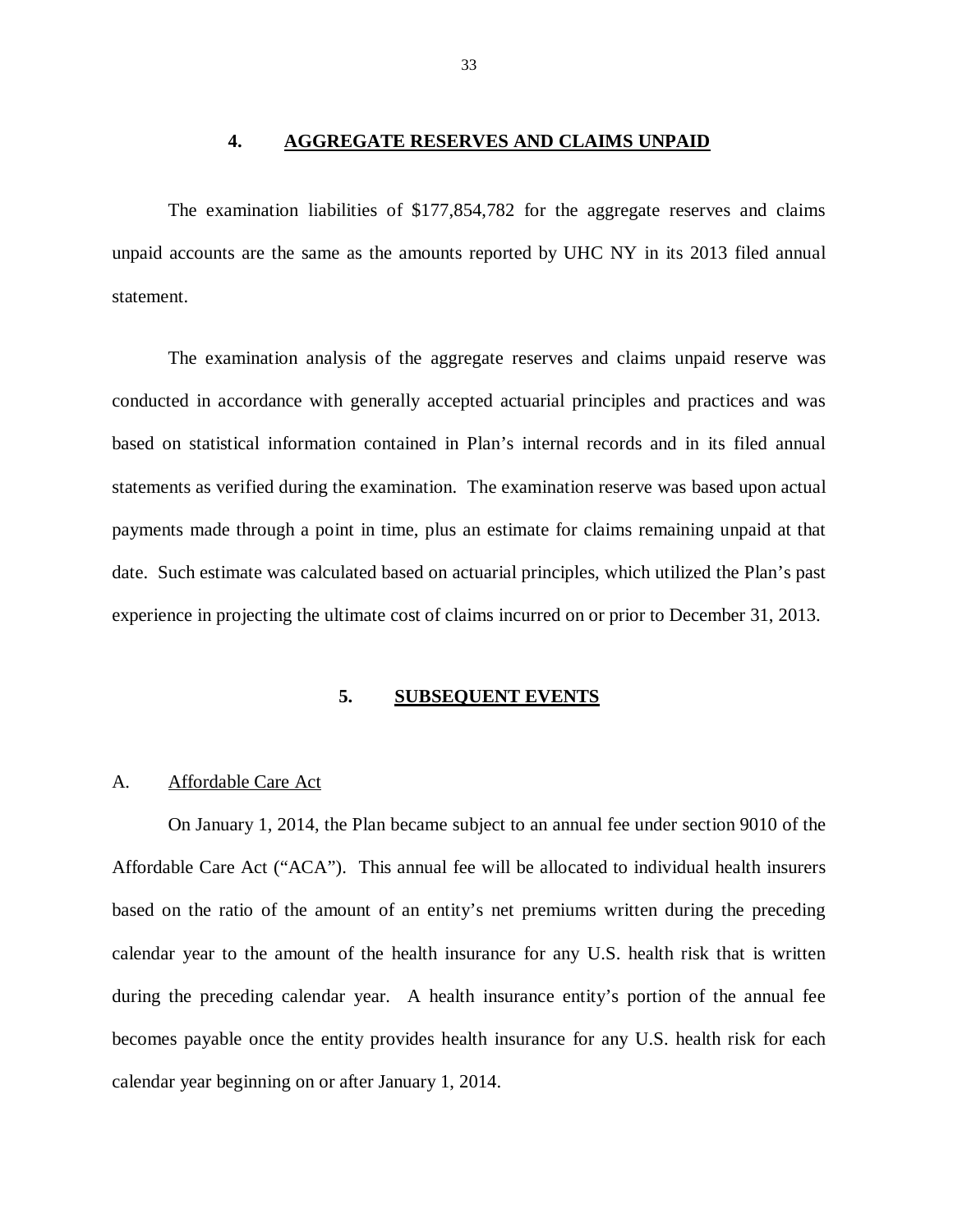As of December 31, 2013, the Plan had written health insurance subject to the ACA assessment, expects to conduct health insurance business in 2014, and estimates the Plan's portion of the annual health insurance industry fee, payable on September 30, 2014, to be \$27,100,000.

# B. Dividend to Parent

 The Plan requested approval from the Department on May 14, 2013 and August 15, 2013 to pay extraordinary dividends of \$60,000,000 and \$30,000,000, respectively, to the Plan's Parent company, AmeriChoice. These dividends were approved by the Department of Health, with the advice of the Department, on January 8, 2014 and January 13, 2014, respectively, and paid on February 27, 2014.

# C. Management Service Agreement

 Effective January 1, 2014, the Plan entered into a new management agreement with UHS. This agreement has been approved by the Department. UHS will continue to provide management services to the Plan under a revised fee structure which is changing from a cost reimbursement agreement to a direct charge based on UHS's expense for services or use of assets provided to the Plan. The agreement was submitted for review to the Department on September 25, 2013 and was approved on March 27, 2014. The agreement was been approved by the Department of Health on January 6, 2014.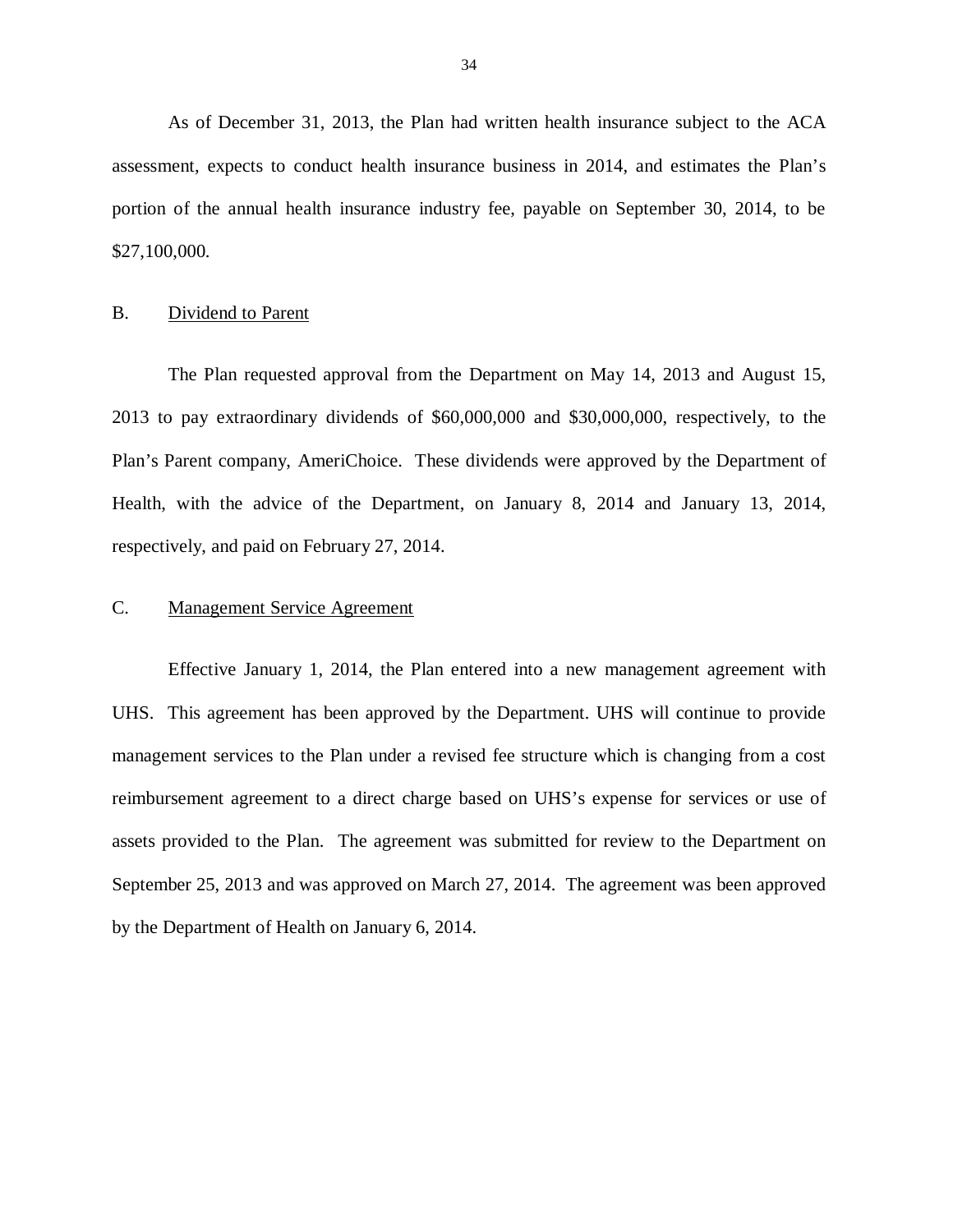#### **6. COMPLIANCE WITH PRIOR REPORT ON EXAMINATION**

<span id="page-36-0"></span> The prior report on examination as of December 31, 2008 contained the following ten (10) comments and recommendations pertaining to the financial portion of the examination (page number refers to the prior report on examination):

# **ITEM NO. PAGE NO.**

# Enterprise Risk Management Function

1. examination date, it implemented projects that address some of the above items. As part of the risk-focused surveillance approach, as described in the Handbook, the Department will follow up on key initiatives of the HMO. The HMO has informed the Department that subsequent to the 9

> *The Plan has complied with this recommendation, except the Plan still does not have formally documented ERM policies and/or procedure manual. See item C in the "Summary of Comments and Recommendations" section for more information.*

**General Auditor Compensation Approval** 

2. Auditor's compensation be explicitly stated in the minutes going It is recommended that the AC's review and approval of the General 10 forward.

 *The Plan has complied with this recommendation.* 

Quality Assurance Review

 $\mathcal{E}$  UHG's IAD implement a QAR process, including a self-assessment by the IAD, followed by an external review performed by a It is recommended that in accordance with IIA Standard 1300. 11 qualified third party.

 *The Plan has complied with this recommendation.*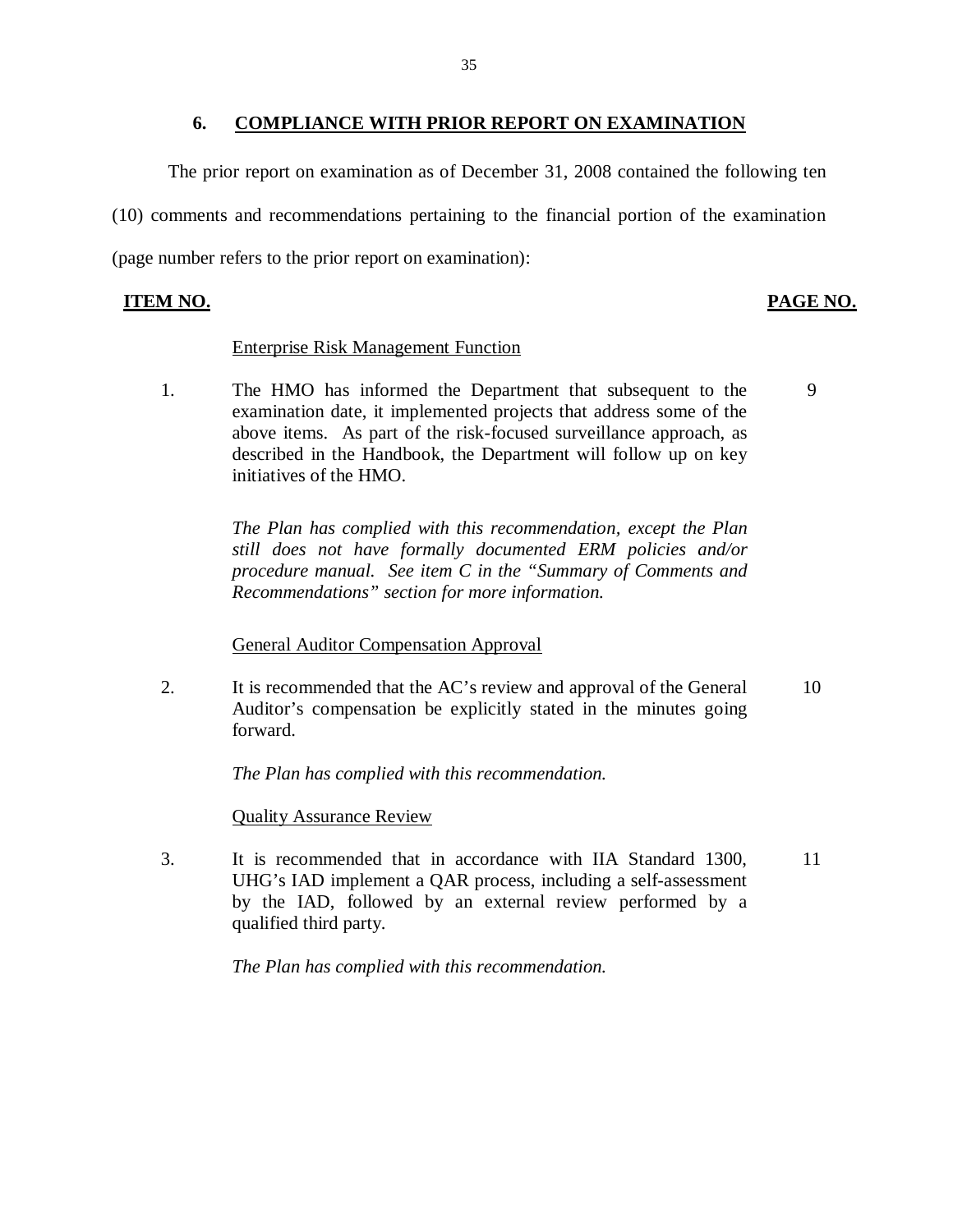# New York Legal Entities Audit Committee Self-Assessment

 $\overline{4}$ . perform a periodic self-assessment, with results documented and communicated to the UHC NY Board. It is recommended that the Plan's (legal entity) Audit Committee 11

 *The Plan has complied with this recommendation.* 

# HMO Board of Directors Self-Assessment

5. assessment and that the results of such self-assessment be documented. 5. It is recommended that the HMO's BOD perform a periodic self-<br>assessment and that the results of such self-assessment be<br>documented.

 *The Plan has complied with this recommendation.* 

# Enhancements to Internal Audit Methodology Documentation

6. methodology/guidelines to more accurately reflect the comprehensive methodologies, processes and guidelines it has in It is recommended that the IAD consider modifying its written place. 12

 *The Plan has complied with this recommendation.* 

The HMO's Compliance Testing

 $7<sup>1</sup>$  test plan to ensure that the HMO is regularly scoped into its compliance testing, relative to the laws and regulations applicable to the HMO. Consideration should be given to the (specific) frequency of such testing. It is recommended that the IAD continue to design and document its 12

 *The Plan has complied with this recommendation.* 

Inter-company Agreements

 $8<sub>1</sub>$  management services agreement with UHS. It is recommended that the Plan comply with the terms of its 16

 *The Plan has complied with this recommendation.*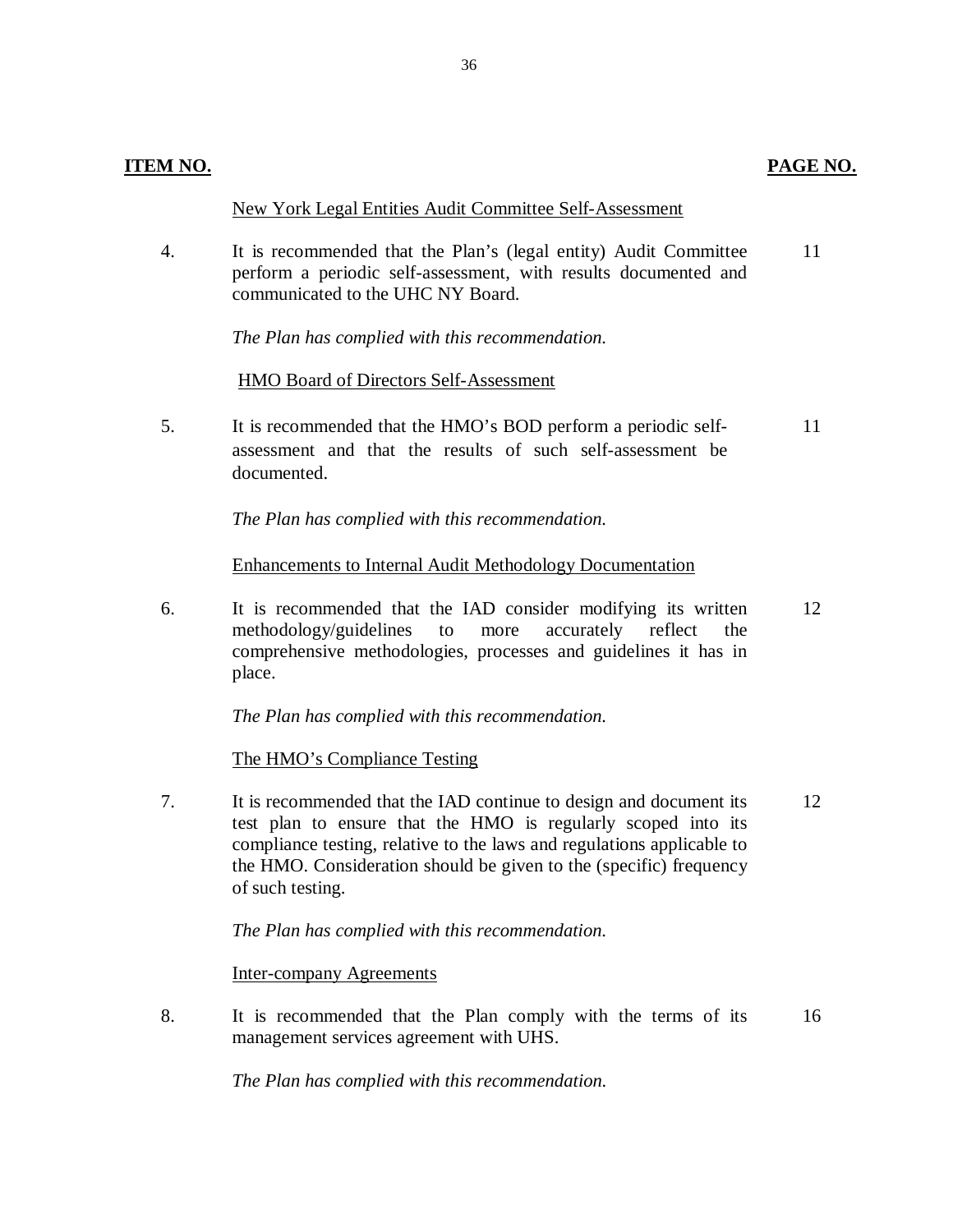# **ITEM NO. PAGE NO.**

# Windows Server Password Controls

9. to enforce strong passwords without exemption, based upon Microsoft's recommendations and other widely accepted best 9. 10. It is recommended that UHG modify its baseline security standards practices. 18

 *The Plan has complied with this recommendation.* 

Responses to Initial Information Gathering

10. responses. Such updating of responses may increase the efficiency of future examinations. It is recommended that UHC NY update its set of IT questionnaire 19

 *The Plan has complied with this recommendation.*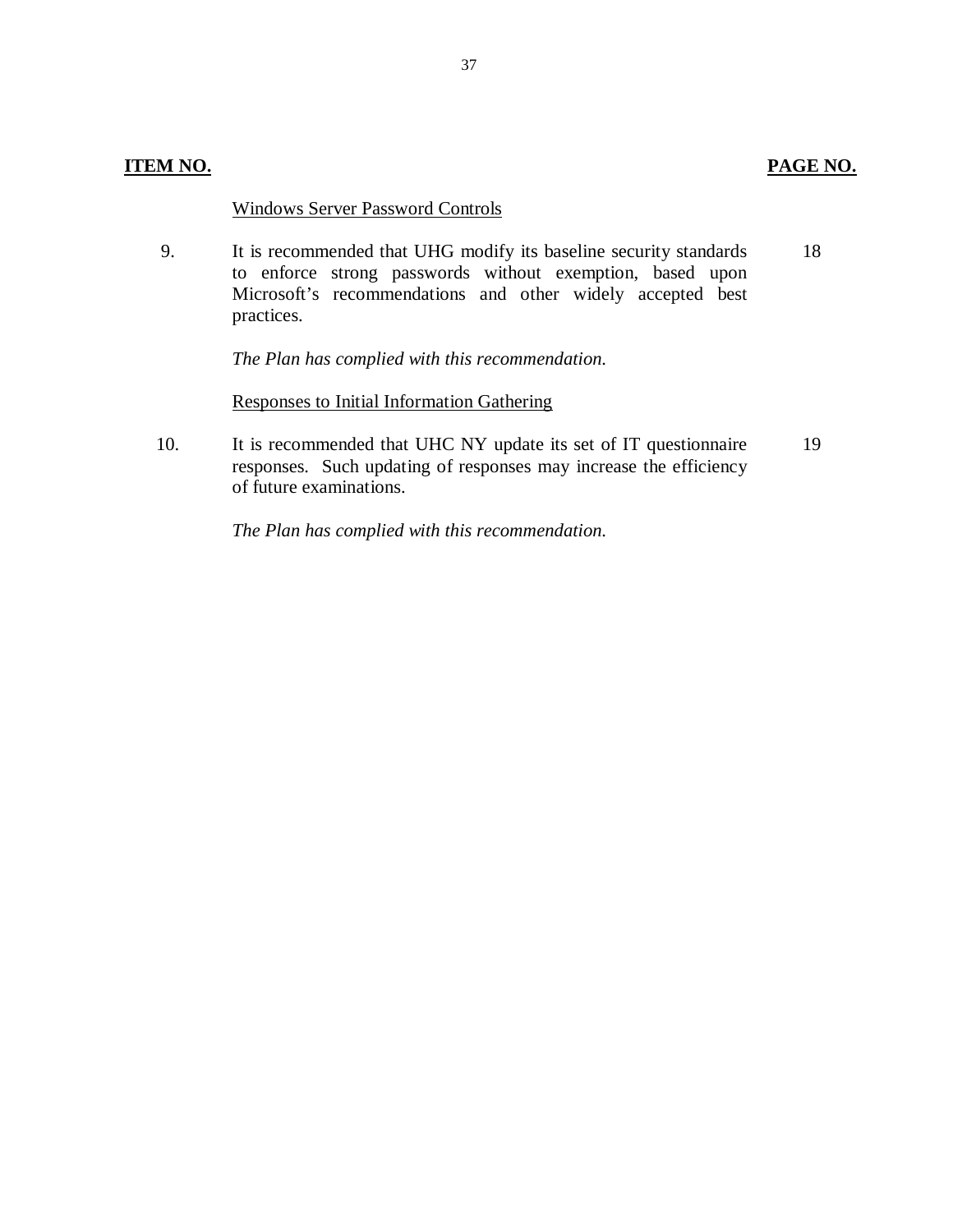#### **7. SUMMARY OF COMMENTS AND RECOMMENDATIONS**

# **PAGE NO. PAGE NO.**

8

25

26

#### A. No Annual Shareholders Meeting for 2009

 required annual shareholders meeting. It is recommended that the Plan comply with by-laws and have the

# A.<br>B.  $B<sub>1</sub>$ Corporate Governance

 NYCRR 89.12) includes a clause permitting insurers to request a hardship waiver to the requirement that the Audit Committee be independent, as defined in that regulation. The Plan submitted such a request for waiver on March 4, 2013. It is noted that Part 89.12 of Insurance Regulation No. 118 (11 11

#### Information Systems C.

- i. It is recommended that management:
	- a) continue to make progress related to aligning operational Information Technology practices with existing policies, including the introduction of processes and technologies that can help ensure policy compliance; and
	- b) incorporate a monitoring component into the policy to ensure that the ASK database remains up to date and to ensure that any new data elements (i.e., from M&A activity or enhancements to existing applications) are incorporated into the database timely to ensure policy compliance.
- ii. It is recommended that the Plan extend its current approach for managing EUC risks by implementing a formal policy regarding EUC management, as well as procedures to support an effective approach for evaluating the risk and control conclusions reached by process owners. The EUC policy, procedures and related tool(s) should be the responsibility of the Plan's management and not Internal Audit. These procedures, supported by the EUC tool, should focus on applying IT-type controls (security, change management, backup, etc.) to EUC files. Deviations from controls recommended by the EUC tool should be investigated and approved by qualified internal management resources to ensure that they are appropriate. Deviations from recommended controls should also be reviewed on a periodic basis.

38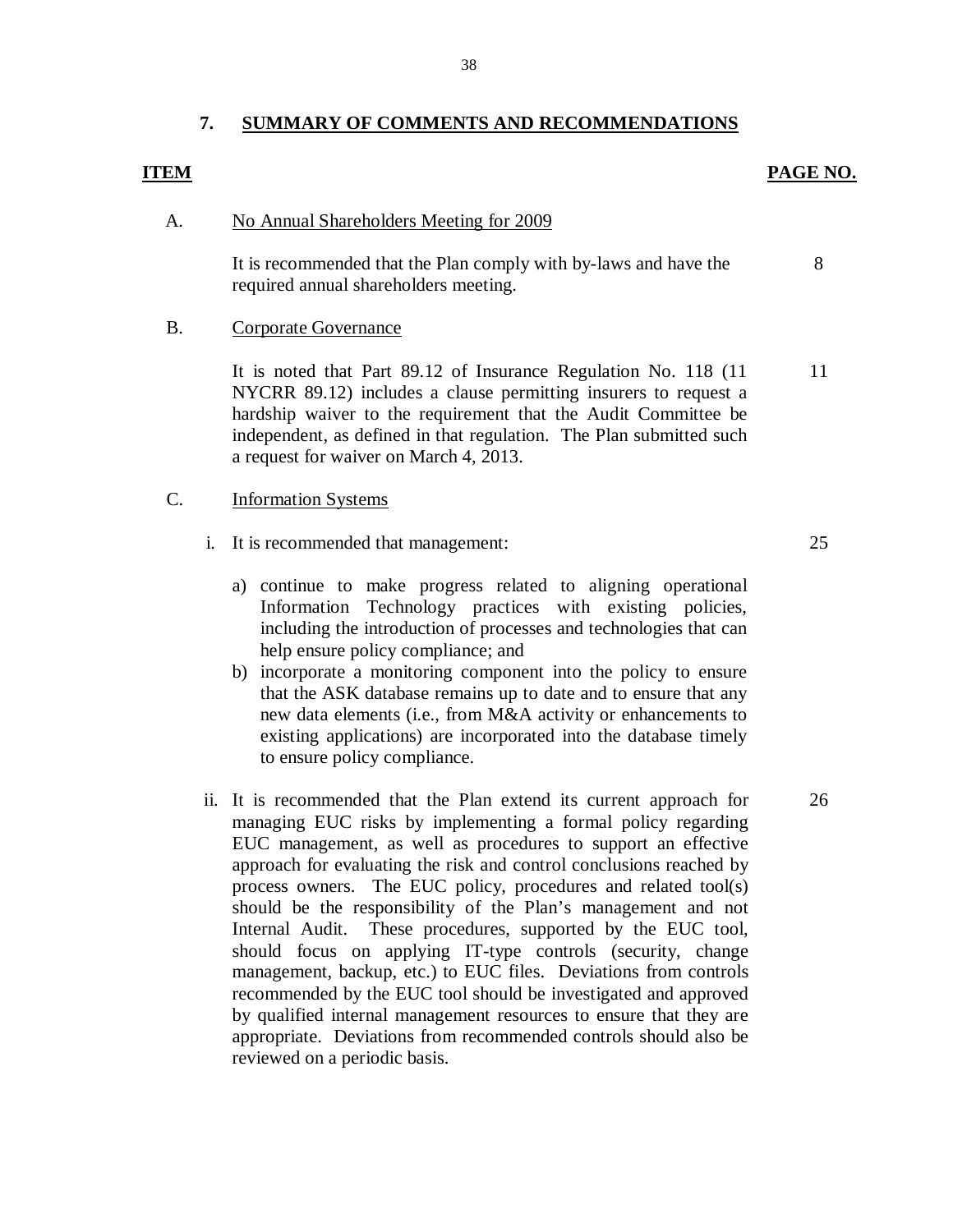Respectfully submitted,

 Christopher Rushford, CFE  $/S/$ 

STATE OF NEW YORK ) COUNTY OF NEW YORK) )SS. )

Christopher Rushford, being duly sworn deposes and says that the foregoing report submitted by him is true to the best of his knowledge and belief.

 $/S/$ 

Christopher Rushford, CFE

Subscribed and sworn to before me

this  $\frac{\ }{\ }$  of  $\frac{\ }{\ }$  2015.